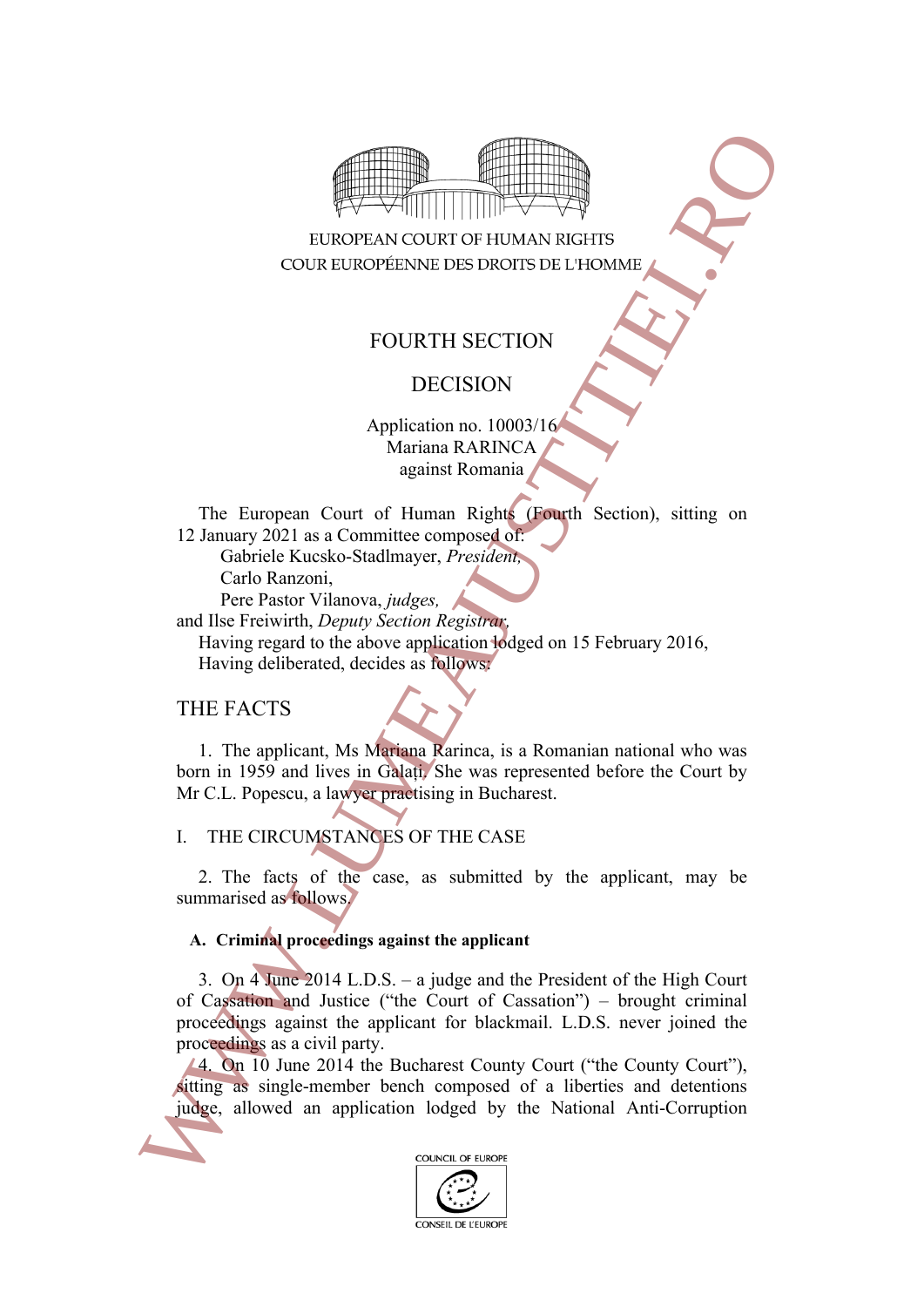#### RARINCA v. ROMANIA DECISION

Department (*Direcția Națională Anticorupție* – "the DNA") for the applicant to be detained pending trial on the grounds that the available evidence indicated that there was a reasonable suspicion that the applicant had blackmailed Judge L.D.S. After an appeal by the applicant, the Bucharest Court of Appeal ("the Court of Appeal"), sitting as a singlemember bench composed of a liberties and detentions judge (namely, A.P.M.), upheld the County Court's decision on 17 June 2014.

<span id="page-1-0"></span>5. On 30 June 2014 the DNA indicted the applicant for blackmail and sent her case to trial. The lawfulness of the DNA's indictment and of the evidence available in the case-file were confirmed by a final interlocutory judgment delivered by a pre-trial judge on 4 August 2014.

6. On 26 August 2014 the County Court, sitting as a single-member bench composed of a pre-trial judge, reviewed the lawfulness of the applicant's detention and maintained the measure. On 5 September 2014, after an appeal by the applicant, the Court of Appeal, sitting as a singlemember bench composed of a pre-trial judge (namely, C.C.D.), upheld the County Court's decision on the grounds that the available evidence indicated that there was a reasonable suspicion that the applicant had committed the offence. Expansional (*Directial* Agricular Actions) and the court of the Court of Appeal, and the Court of Appeal, and the Court of Appeal, the Court of Appeal, the Court of Appeal, the Court of Appeal, the Court of Appeal, the C

#### **B. First-instance court's judgment**

7. On 18 December 2014 the County Court convicted the applicant of blackmailing Judge L.D.S. and imposed on her a suspended prison sentence of three years.

8. Citing documentary and testimonial evidence, the court held that from August 2013 until June 2014 the applicant had threatened Judge L.D.S. that she would leak to the press compromising (but fabricated) information concerning her and her husband unless Judge L.D.S. paid the applicant 20,000 euros (EUR).

### **C. The parties' appeal against the first-instance judgment**

9. The applicant and the DNA appealed against the judgment.

10. The applicant argued, *inter alia*, that she had expressly stated in a text message that she had sent to an undercover agent brought in to work on the case by the DNA that she had never asked Judge L.D.S. for EUR 20,000. Her messages had been aimed only at persuading Judge L.D.S. to pay back money that she owed her. The DNA had been biased against her and had not been interested in establishing the truth.

### **D. The second-instance court's judgment**

11. By a judgment delivered on 20 May 2015, which was not amenable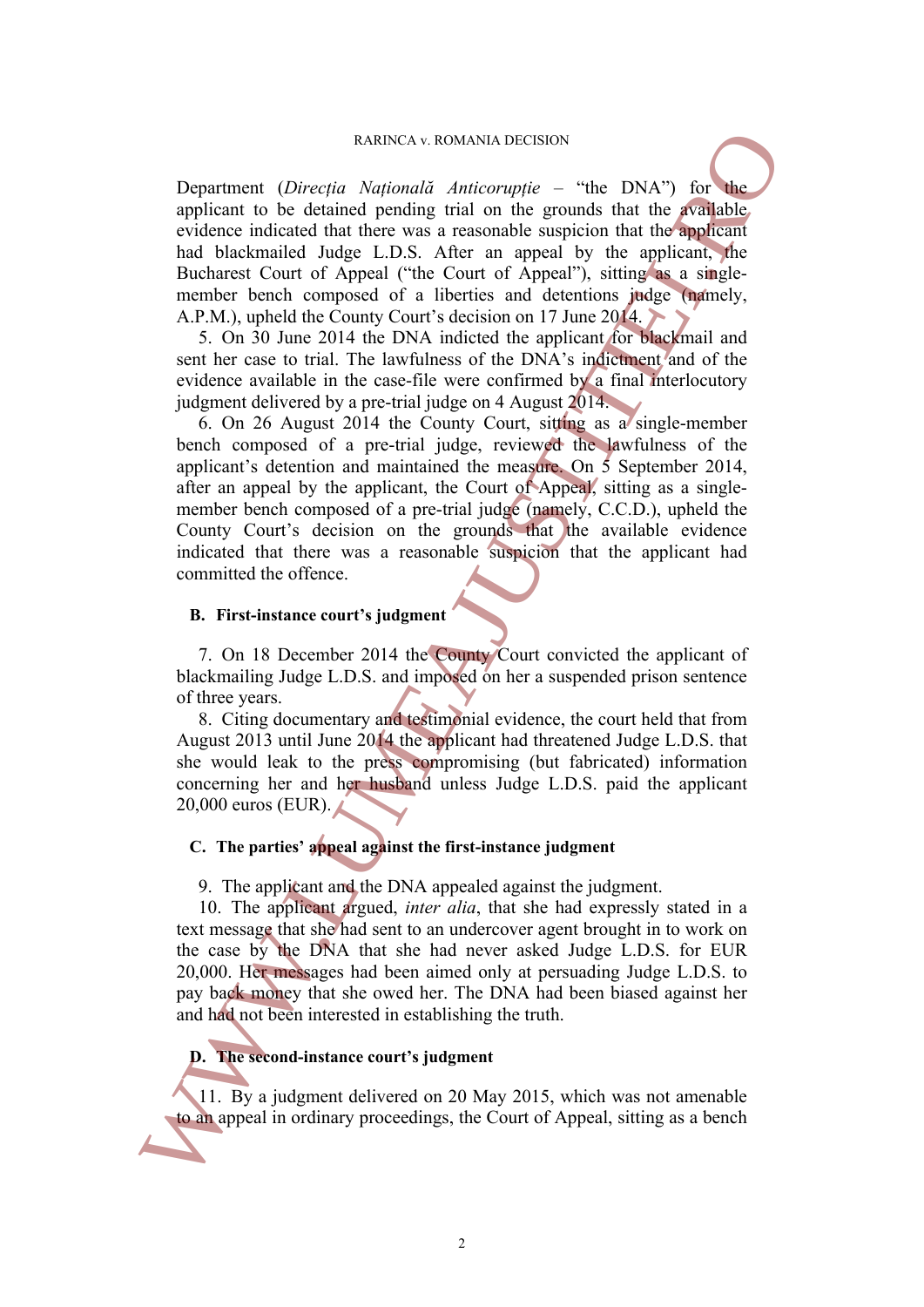composed of two judges (namely, R.G. and D.M.), allowed the applicant's appeal, quashed the judgment of 18 December 2014, and acquitted the applicant.

12. The court held that Judge L.D.S. had never disclosed to the authorities the compromising acts that the applicant had threatened to disclose. Moreover, given Judge L.D.S.'s statements and the testimony given by the applicant's partner, the text messages sent by the applicant in which she had asked Judge L.D.S. to repay the above-mentioned debt could not have alarmed Judge L.D.S. or affected her psychological well-being. Those elements had been essential for the offence of blackmail to exist. The messages sent by the applicant to the undercover agent had not constituted a material element of the offence, as they had simply been sent in reply to messages sent by the agent.

13. The court furthermore held that the investigation against the applicant had breached Articles 6 and 8 of the Convention and that the DNA's acts and measures had been unlawful. Even though a pre-trial judge had confirmed the lawfulness of the evidence obtained by the undercover agent, the judges currently examining the case, as defenders of individual freedoms recognised across Europe, had to penalise the DNA's breach of Article 6 of the Convention. In addition, some of the steps taken by the DNA in the bill of indictment had been unlawful; it had investigated the case too speedily and without collecting evidence either supporting or against the applicant; and it had relied without any reason on the existence of imaginary compromising acts involving Judge L.D.S., in spite of the applicant's assertions that she had not tried to blackmail L.D.S. EXERCA v. ROMANIA DECISION<br>appears of two judges furnely, R.C. and D.M.), allowed the applicant<br>appear appear of the superfice appear of the Successive and the appear of the sumministing acts that the court<br>of the Court o

14. The first-instance court had failed in its duty to examine the evidence and the applicant's defence. The evidence had suggested that the applicant and Judge L.D.S. had had an agreement that the applicant would perform various services for her. Therefore, the applicant's messages to Judge L.D.S. had been aimed at recovering money that belonged to her.

#### **E. The DNA's appeal for annulment**

#### <span id="page-2-0"></span>*1. The DNA's arguments*

15. On 29 May 2015, the DNA lodged an application for leave to lodge an extraordinary appeal for annulment by which it sought to have the judgment of 20 May 2015 quashed on the grounds of the lack of impartiality of one of the members of the bench (R.G.). The DNA argued that Judge R.G.'s conduct and decisions during the proceedings, viewed within the context of her opinion regarding what constituted a judicial error – which she had expressed during a job interview that she had had on 16 May 2013 ("the 2013 conversation") with Judge L.D.S. (then serving as a member of an examination committee assessing judges' applications for promotion to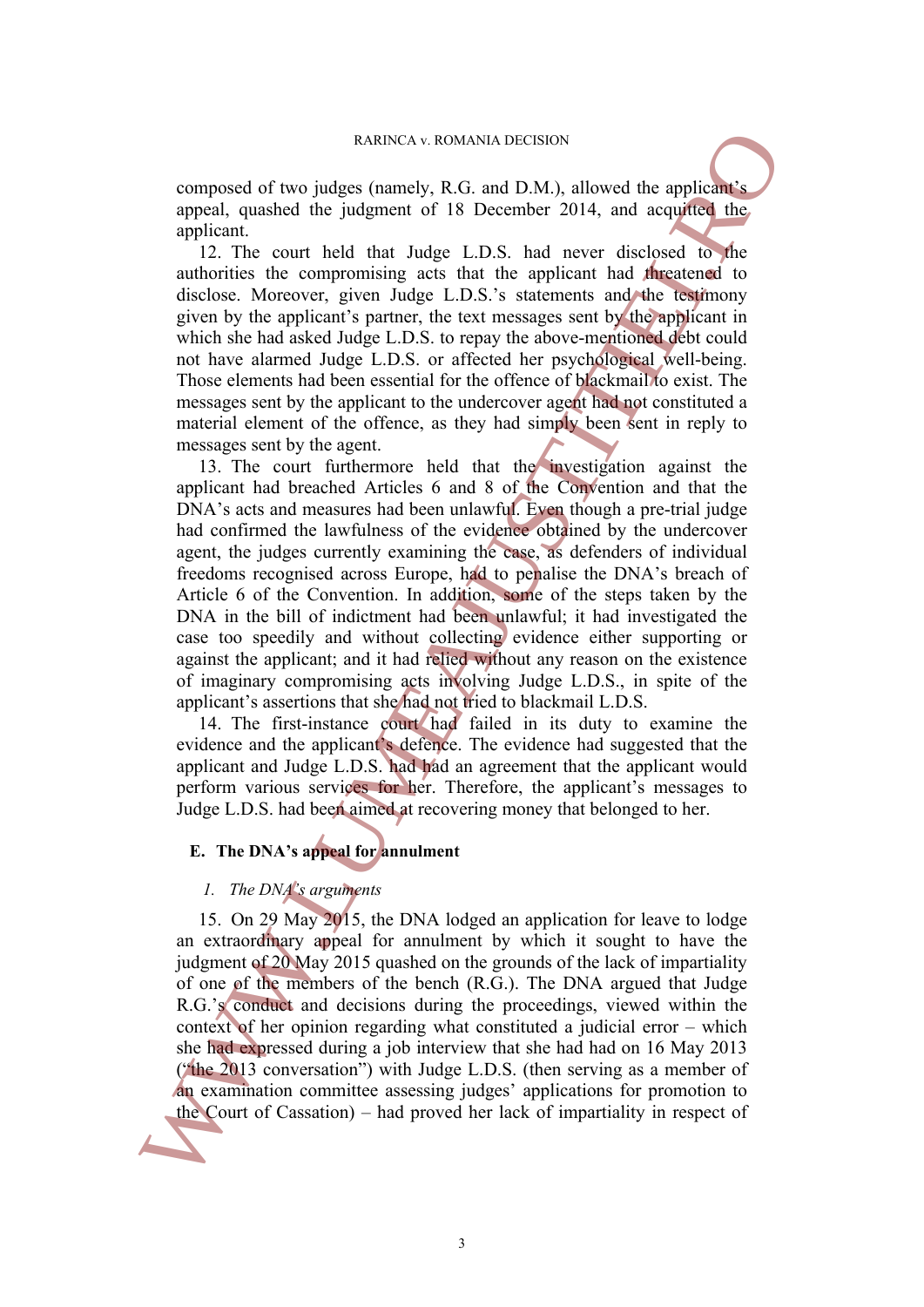the case and the fact that she had already formed her opinion regarding what the outcome of the case should be.

16. On 17 August 2015 the DNA submitted an additional argument for quashing the judgment of 20 May 2015 which concerned the reasoning of that judgment.

17. They contended that the reasoning given for the judgment, which had been drafted by Judge R.G., had amounted to a reassessment of the lawfulness of the available evidence, even though that question had already been examined and decided by a final pre-trial judge interlocutory judgment. The judgment had amounted to the indictment of the investigating prosecutors and of Judge L.D.S. and had referred exclusively to Judge L.D.S.'s statements, even though the court had had the obligation to take into account all the available evidence. Even though Judge R.G. could have clarified any doubts that she might have had in respect of the case by asking for further evidence to be added to the case file, she had failed to do so.

18. The Court's case-law referred to by the DNA in its application for leave to lodge an appeal for annulment had been cited in order to illustrate the Court's definition of an impartial tribunal and the relevant tests that had to be applied in that regard.

#### *2. The applicant's arguments*

19. The applicant lodged a challenge against the appeal for annulment. She argued that an appeal for annulment could not be used to convict an acquitted person. The DNA or Judge L.D.S. could – during the proceedings that ended in the judgment of  $20$  May  $2015$  (see paragraph 15 above) – have contested the manner in which Judge R.G. had conducted the proceedings and could have challenged that judge because of the opinions that she had expressed during the 2013 conversation. Therefore, the DNA and L.D.S. could no longer cite R.G.'s alleged lack of impartiality when lodging an extraordinary appeal for annulment. Moreover, Article 6 of the Convention had been inapplicable in respect of the case, given that Judge L.D.S. had not joined the proceedings as a civil party. file uses and the first that she had been transferred to the Content<br>of the Diff August 2015 for a DMA substituted an additional argument of<br>16. On 17 August 2016 for DMA substituted an additional argument of<br>this ingluent

20. The applicant furthermore argued that the decision and interlocutory judgment of 23 July 2015 (see paragraphs 23-25 below) had been unlawful; accordingly she requested that they be declared null and void.

#### *3. Preliminary steps taken by the court*

21. On 24 and 26 June 2015 the Court of Appeal, sitting as a bench composed of two judges (namely, M.N. and C.C.C.), held the first two hearings in the case concerning the DNA's application to lodge an appeal for annulment. It held that the case could not be examined because the case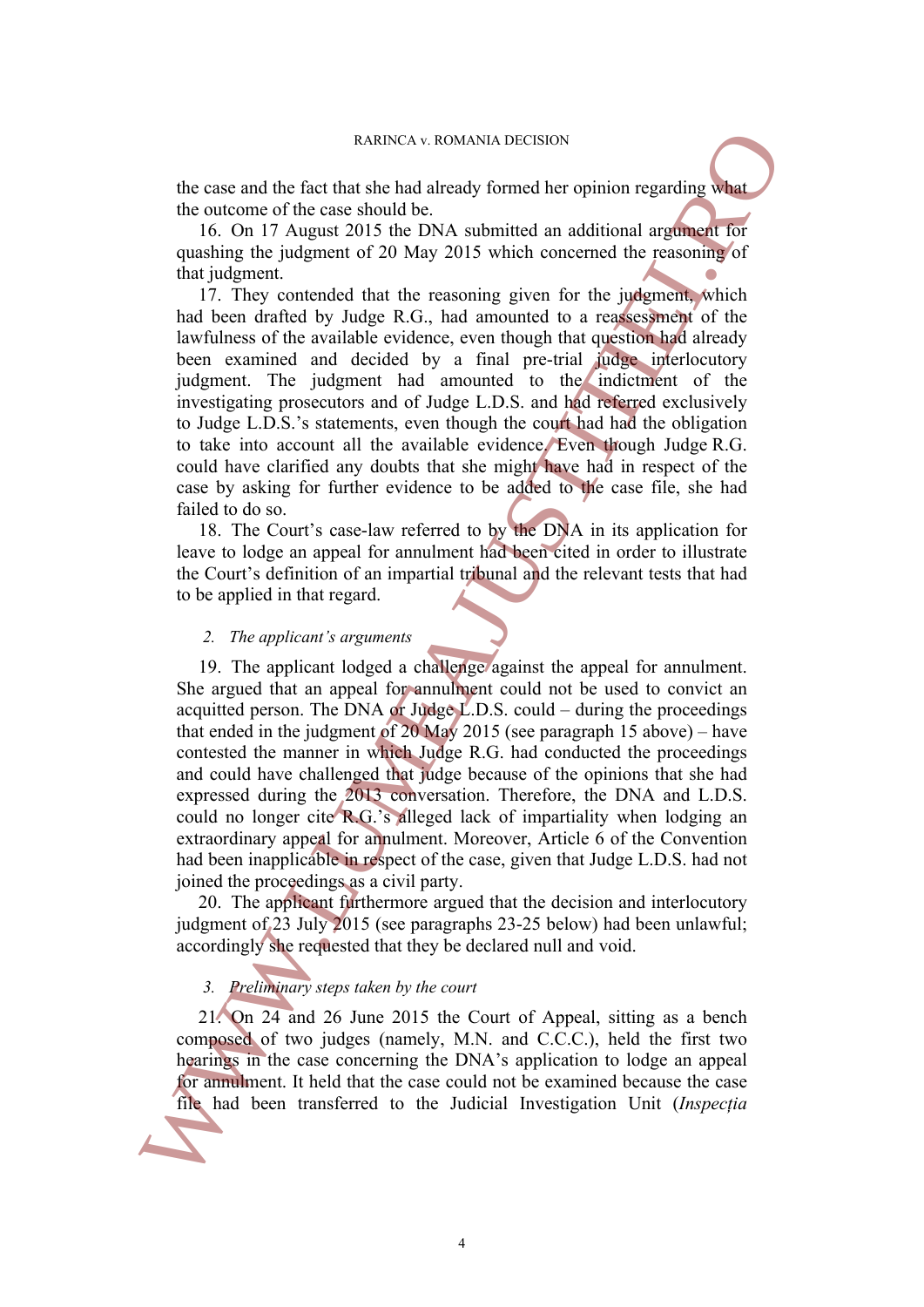*Judiciară*) attached to the Superior Council of the Judiciary (*Consiliul Superior al Magistraturii*). It requested the Judicial Investigation Unit to return the case file urgently to the court and adjourned the proceedings until. respectively, 26 June and 2 September 2015.

22. On 1 July 2015 the Judicial Investigation Unit returned the case file to the Court of Appeal.

<span id="page-4-0"></span>23. On 23 July 2015 the DNA lodged an application with the Court of Appeal for the date of the hearing of the case to be changed from 2 September 2015 to an earlier date. It argued that an adjournment of two months was excessive, given the object of the case. The DNA justified its application by referring to the intense media scrutiny of the case and argued that such a case needed to be examined expeditiously. Citing a need to keep proceedings as short as possible, the DNA also invoked a Constitutional Court ("the CC") judgment of 14 July 2015 declaring unconstitutional the rules allowing the examination of the admissibility of an appeal for annulment without all the parties being summoned.

<span id="page-4-2"></span>24. On the same date, the Court of Appeal, sitting as a single-member bench composed of Judge G.D.M., allowed the DNA's application and ruled that the admissibility of the appeal for annulment had to be examined immediately.

<span id="page-4-1"></span>25. By an interlocutory judgment delivered on the same date, the Court of Appeal, sitting as a bench of two judges (namely, G.D.M. and B.C.T.I.), declared – without the applicant and Judge L.D.S. having been summoned – the appeal for annulment admissible and scheduled the examination of the merits of the appeal for annulment for 17 August 2015. It held that the appeal for annulment had met all the formal admissibility conditions.

<span id="page-4-3"></span>26. On 4 and 8 August 2015 Judge R.G. lodged applications with the Court of Appeal, seeking to be allowed to intervene in the proceedings on her own behalf; she also asked Judge G.D.M. to withdraw from the case. In her submissions she stated that in early July G.D.M. had told her that he would allow the appeal for annulment because Article 6 of the Convention was applicable to the case.

27. On 13 August 2015 Judge G.D.M., as president of the bench, called to examine the merits of the appeal for annulment, determined the nominal composition of that bench. According to the report on his decision-making process in that regard he decided that the bench scheduled to examine the merits of the appeal for annulment on 17 August 2015 would include Judge A.T. He furthermore stated that he had been the only member of the Court of Appeal bench that had delivered the interlocutory judgment of 23 July 2015 (see paragraph 25 above) still to be working on 17 August 2015, as Judge B.C.T.I. (one of the judges on duty on 23 July 2015) had been on leave. According to a decision dated 27 May 2015 taken by the Court of Analtoiaris) utakenet a concerning transmit of the Lucling Consultant (Consultant) concerning the control of Management Board ("the CAMB") concerning the control of Management Board ("the Court of Appeal 25 the model in t

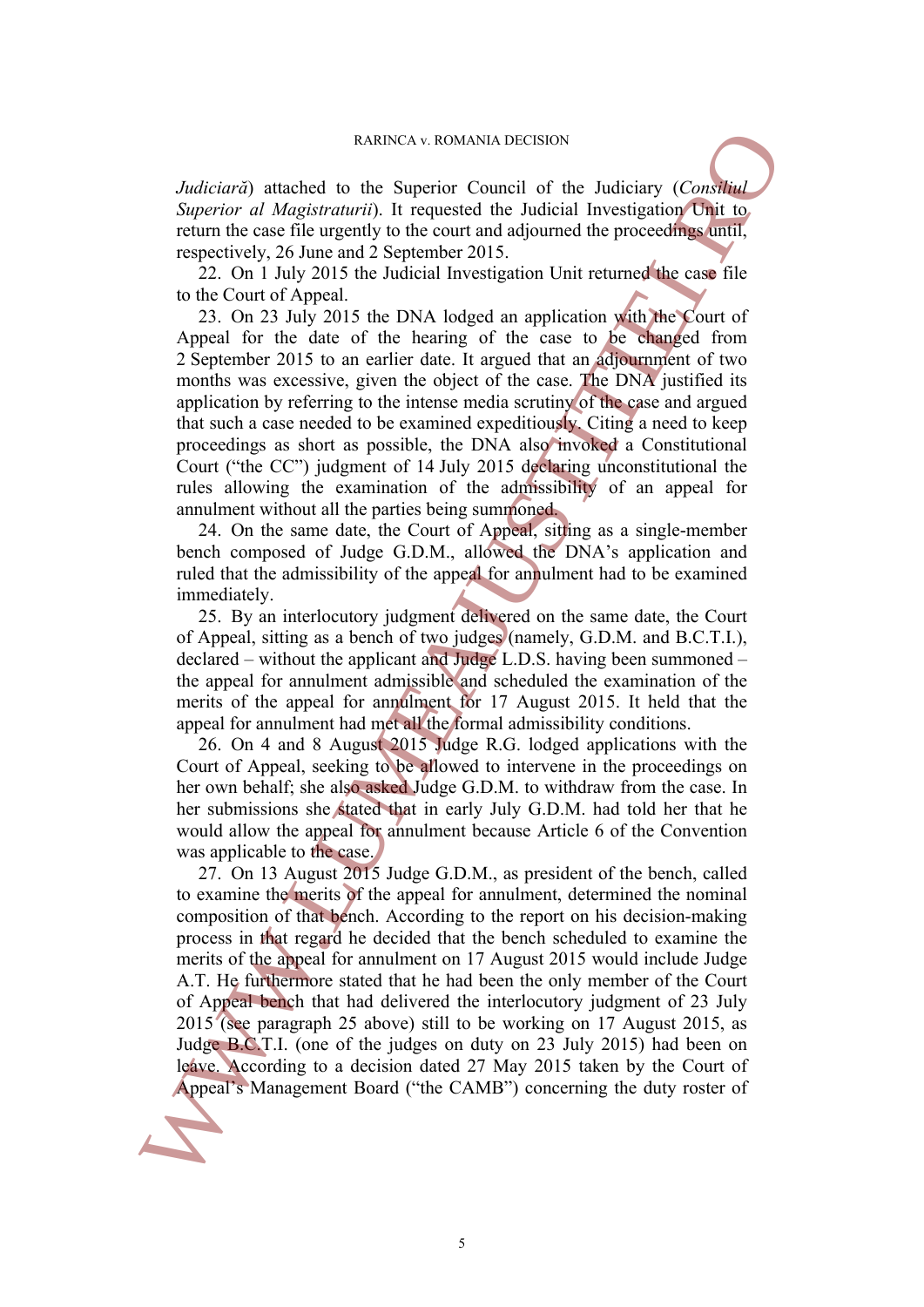judges for the summer holiday period, Judge A.T. had been the judge on duty on 17 August 2015.

### *4. The applicant's challenge against the members of the bench examining the merits of the DNA's appeal for annulment*

28. On 17 August 2015 the applicant lodged a challenge against Judges G.D.M. and A.T. on the grounds of their alleged bias and requested their removal. She cited the allegedly unlawful manner in which Judge G.D.M. had taken over the case file on 23 July 2015 and the fact that he had ignored the effects of the unpublished CC judgment of 14 July 2015. In addition, he had scheduled the examination of the merits of the appeal for annulment for a day on which (as he had known full well) A.T. would be the second judge on the bench. Moreover, there had been hostility between the applicant and the judges of the bench because of Judge G.D.M.'s aforementioned actions and the complaints that the applicant had lodged with the relevant authorities in that regard.

29. On the same date the Court of Appeal, sitting as a bench of two judges (namely, G.D.M. and A.T.), decided that the challenge against Judge G.D.M. was admissible and had to be examined on the merits. As to the applicant's challenge concerning Judge A.T., the court decided, with the parties' agreement, that it should be examined after her challenge against Judge G.D.M. had been decided.

30. By an interlocutory judgment not amenable to appeal delivered on the same date, the Court of Appeal, sitting as a bench of two judges (namely, A.T. and A.B.R.), dismissed the challenge against Judge G.D.M. It held that the applicant's arguments had concerned exclusively the administrative measures that that judge had taken in respect of the case file and the manner in which he had met some of the parties' requests. Those measures, and the manner in which those requests had been met, had fallen within the exclusive authority of the bench examining the case. The national judicial practice was unanimous that arguments concerning such aspects did not constitute grounds for a judge's removal. To hold otherwise would mean that the parties could choose the judges examining their case by removing those they disliked on grounds that lacked substance. EXERCA v. ROMANIA DECISION<br>
judges (nar the simulator both priced), Judget A.T. had been the judget<br>
duty on 17 Augus 2015.<br>
4. The applicantly challenge against the members of the brach consinues<br>
C.D.M. and A.T. were ab

31. Likewise, the applicant could not rely on hostility as grounds for her challenge. National judicial practice had consistently dismissed as nonlegitimate challenges that were based on criminal or administrative complaints lodged by parties against judges because they were viewed to be foul attempts to remove judges disliked by parties from examining a case. A judge was a legal professional and was capable of preserving his or her impartiality, even when parties to proceedings had adverse opinions of him or her.

32. On the same date, the Court of Appeal, sitting as a bench of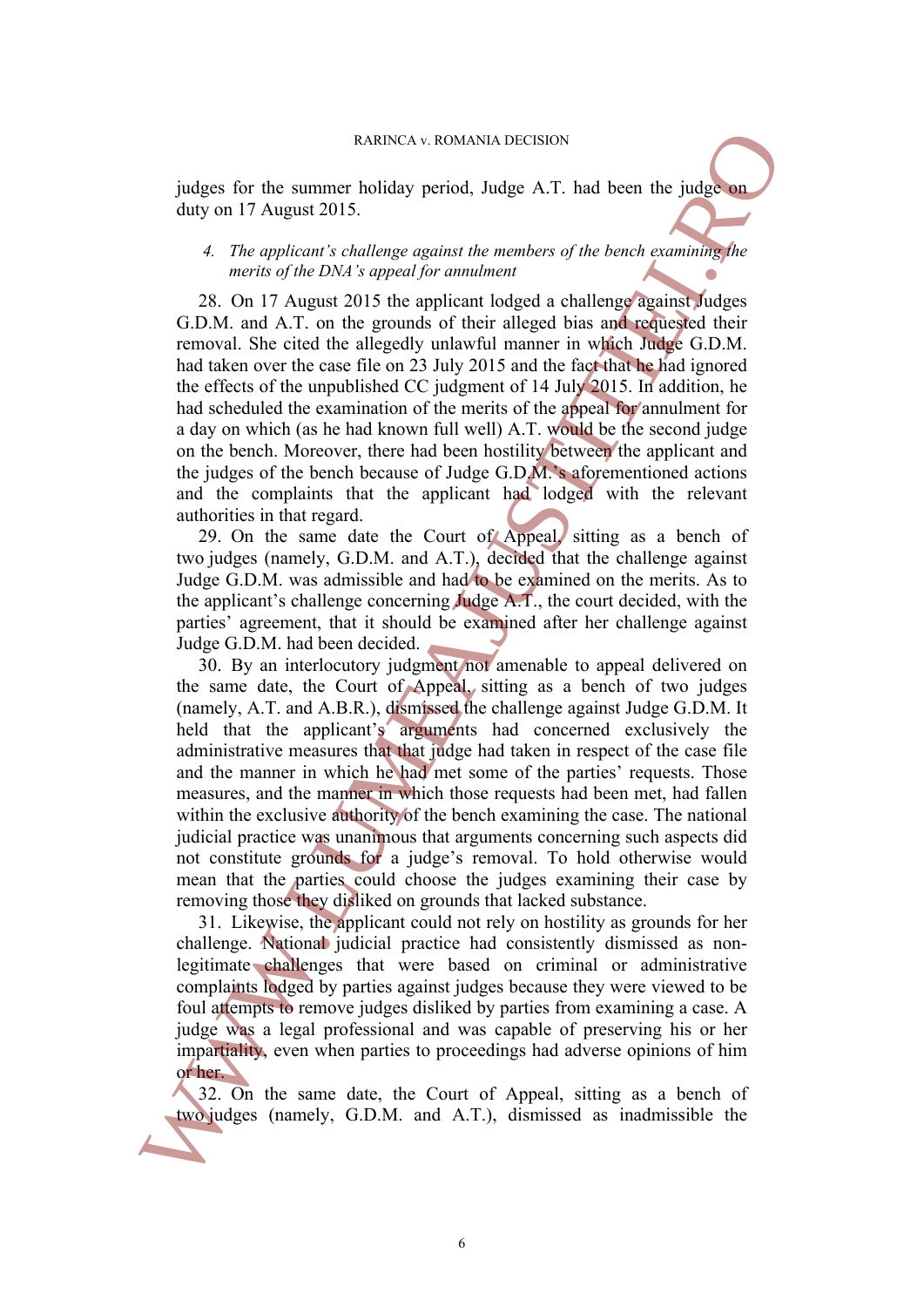applicant's challenge against A.T. It held that she had not provided reasons for her challenge, as her submissions had only concerned the actions of another judge.

### <span id="page-6-0"></span>*5. The judgment on the merits of the appeal for annulment*

33. By a judgment of 17 August 2015 not amenable to any form of appeal the Court of Appeal, sitting as a bench of two judges (namely G.D.M. and A.T.), allowed the appeal for annulment, quashed the judgment of 20 May 2015, and scheduled for 21 August 2015 the re-examination of the parties' appeal against the judgment of 18 December 2014. In addition, the court dismissed as inadmissible Judge R.G.'s applications to be allowed to intervene in the proceedings and removed her submissions from the case file. Also, it dismissed the applicant's application for the decision and interlocutory judgment of 23 July 2015 (see paragraphs 23-25 above) to be declared unlawful. RABREA v. a COMANIA DECISION<br>
for her challenge against A.T. It held that she had net provided reader<br>
for her challenge, as her submissions had only concerned the approach<br>
3. The judgment on the merits of the appeal for

<span id="page-6-1"></span>34. The court held that the date of the hearing in the case had been lawfully changed by a member of the bench who had been on duty on the day when the request had been made (when Judges M.N. and C.C.C. had been on leave and therefore not able to exercise their professional duties). The decision in question had concerned the administration of the case file; accordingly, it had been permissible for only one member of the bench to take that decision, without the signatures of all the bench members being required. The interlocutory judgment of 23 July 2015 on the admissibility of the appeal for annulment was final.

35. The court furthermore held that it had to dismiss the applicant's argument that the DNA and Judge L.D.S. could have raised the matter of Judge R.G.'s alleged bias during the ordinary proceedings. R.G.'s lack of impartiality had to be assessed by taking into account both the views that she had expressed during the 2013 conversation (see paragraph 15 above) and the manner in which she had presented the reasons for the judgment of 20 May 2015, which had gone beyond the acceptable limits of the personal touch that a judge could apply when giving the reasoning for a judgment.

36. The court held that the manner in which Judge R.G. had presented the reasons for the judgment of 20 May 2015 had been peculiar and somewhat out of the ordinary, given the general judicial practice. The judgment had relied mainly on the argument that the evidence gathered by the investigators had been unlawful. That conclusion had breached the principle that judicial functions should be separated, given the fact that neither of the parties had contested the pre-trial judge's interlocutory judgment establishing the lawfulness of the evidence gathered by the investigators and of their acts and measures.

37. Judges R.G. and D.M. had realised that they were ignoring the *res judicata* effect of the pre-trial judge's interlocutory judgment. However,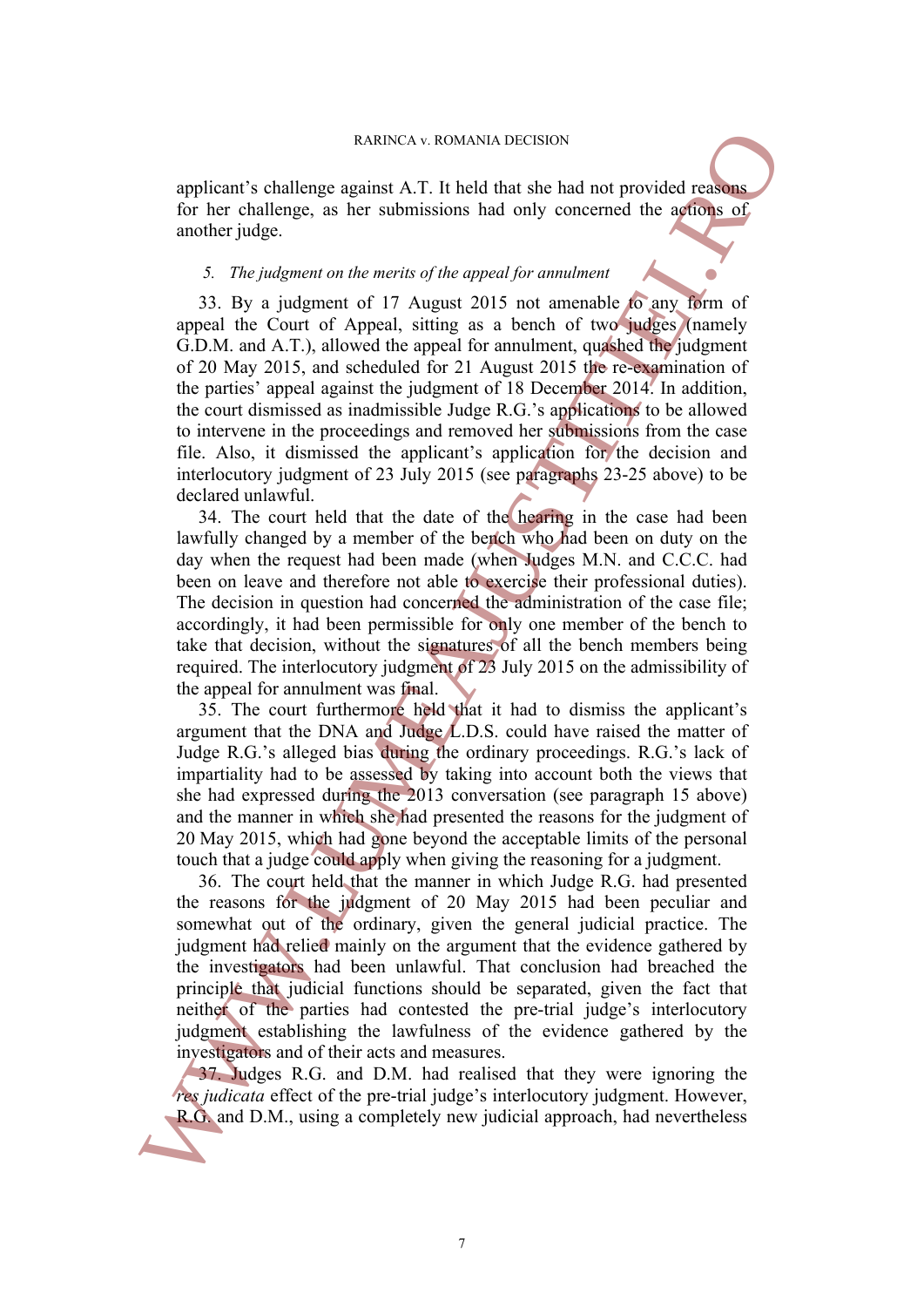deemed unlawful that part of the evidence gathered by the investigators that was unfavourable to the applicant. Referring to themselves as defenders of individual rights that were recognised across Europe, and relying abundantly on Article 6 of the Convention, they had deemed (i) some of the accusations made by the investigators against the applicant to be abusive, (ii) the text message sent by the applicant to the undercover agent to constitute evidence obtained by provocation, and (iii) the promptness of the proceedings to be unlawful.

38. Even assuming that in the interest of maintaining the fairness of the proceedings, the pre-trial judge's decision could have been considered not to have had a *res judicata* effect, judges nevertheless had a duty to grant parties to proceedings an opportunity to comment on any alleged unlawfulness of the evidence presented and to ask for new evidence to be adduced to the case file. However, in the case at hand, both the applicant and Judge L.D.S. had been convinced that the pre-trial judge's decision could no longer be contested; they had therefore failed to ask for new evidence to be added to the case file that could possibly have replaced the evidence removed by the court on the grounds of unlawfulness. Reason constants of the video increase of the video signature of the case of the case of the case in the case of the case of the case of the case of the case of the case of the case of the case of the case of the case of

39. The court acknowledged that neither a breach of the principle that judicial functions should be separated nor a failure to grant parties to proceedings an opportunity to comment on the lawfulness of the available evidence would have amounted – viewed on their own – to grounds for allowing an appeal for annulment. However, the court had also been under an obligation to examine the parties' submissions regarding the 2013 conversation.

40. Judge R.G. had failed that job interview under circumstances whereby Judge L.D.S., as a member of the examination committee, had asked her very few questions; however, those questions had elicited answers reflecting the serious confusion that R.G. felt regarding the respective roles of fundamental legal institutions. When viewed together with the abovementioned manner in which the reasons for the judgment of 20 May 2015 had been presented, they cast serious doubt on judge R.G.'s impartiality.

## *6. The applicant's appeal for annulment in respect of the judgment of 17 August 2015*

41. The applicant lodged an appeal for annulment in respect of the judgment of 17 August 2015.

42. On 27 August 2015 the Court of Appeal allowed an application lodged by Judge A.P.M. to withdraw from the case. As one of the members of the bench called upon to examine the case, she argued that on 17 June 2014 (see paragraph 4 above) she had upheld the decision on the applicant's pre-trial detention and was therefore prevented by law from participating in

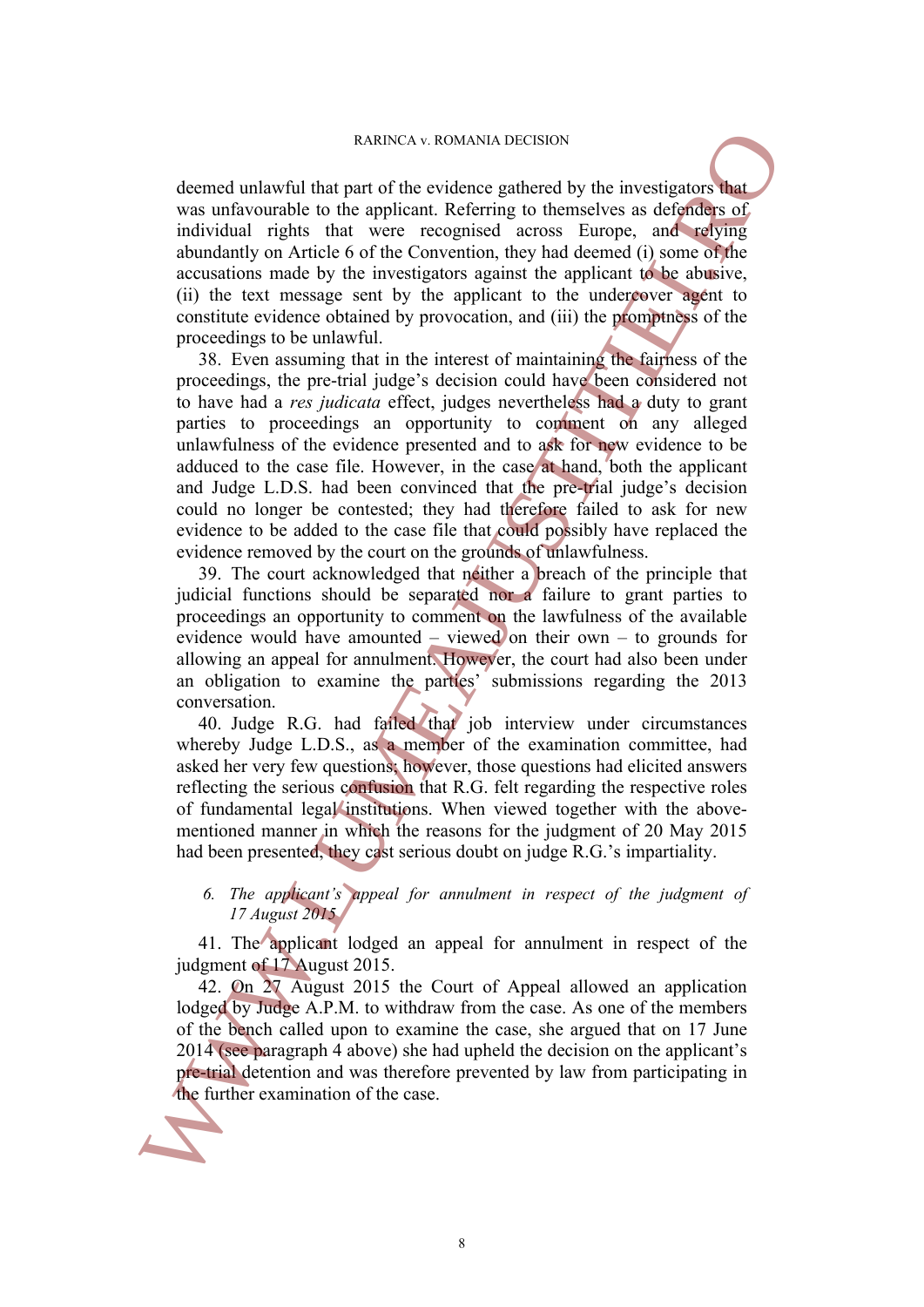43. By a judgment of 2 September 2015 the Court of Appeal rejected as inadmissible the applicant's appeal for annulment on the grounds that the judgment of 17 August 2015 was not amenable to any form of appeal.

### **F. The re-examination of the parties' appeals against the judgment of 18 December 2014**

#### *1. Preliminary decisions of the court*

44. On 21 August 2015 the Court of Appeal (namely, Judges G.D.M. and A.T.) adjourned the re-examination of the parties' appeals until 10 September 2015 in order that the applicant could prepare her defence.

45. On 10 September 2015 the applicant challenged the above-mentioned judges for bias because they had refused a request lodged by her to have an unconstitutionality objection concerning certain Articles of the Criminal Code of Procedure referred to the CC and because she had lodged a criminal complaint against them.

46. On the same date, the Court of Appeal (namely Judges G.D.M. and A.T.) dismissed the applicant's challenge as inadmissible on the grounds that the applicant had not provided factual or legal arguments justifying her challenge. A challenge relying on criminal complaints lodged against a bench amounted to misuse of the removal procedure; moreover, the court's decision to reject the above-mentioned application for certain Articles of the Criminal Code of Procedure to be referred to the CC had not featured among the grounds concerning the removal of judges. All Ry a junityntary is about to the unit of Appeal mission in the system of 2015 the Court of Appeal mission is a pair of the court of Appeal mission in the pair of Linear Clients of the court of the pair of Appeal missi

47. On the same date, the court allowed in part a request lodged by the applicant for additional evidence to be added to the case file and refused in part that request on the grounds that the evidence in question had not been relevant to the case.

### *2. The court's judgment*

48. By a judgment of 11 September 2015 not amenable to an ordinary appeal the Court of Appeal, sitting as a bench of two judges, (namely G.D.M. and A.T.), dismissed the parties' appeals against the judgment of 18 December 2014.

49. Referring to (i) the content of the conversations between the applicant, Judge L.D.S. and the undercover agent, and (ii) the available testimonial evidence, the court held that the applicant had tried to take advantage of Judge L.D.S.'s vulnerable situation in the autumn of 2013. At that time, Judge L.D.S. had been the target of an intense media campaign organised by certain media groups trying to discredit her and to diminish her chances of being re-appointed as President of the Court of Cassation.

50. As a result, in September 2013 the applicant had contacted R.S. and had told him that Judge L.D.S. had to refund her the EUR 20,000 that she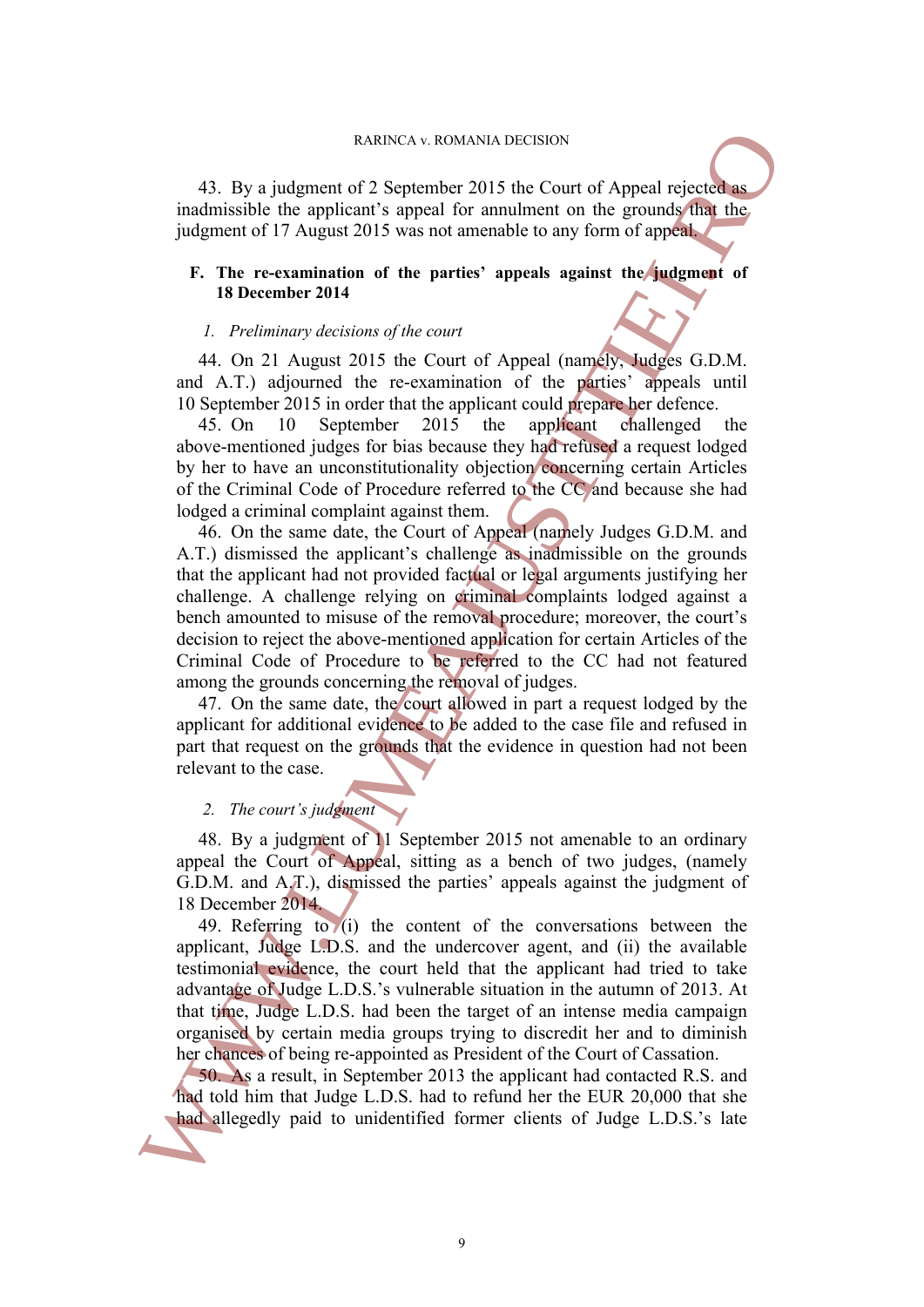husband. She had also informed R.S. that she had been contacted by television companies that had been interested in learning "spicy details", that she had signed an agreement with one of them, and that she was going to disclose to that television company information about Judge L.D.S.'s late husband's law practice.

51. The witness R.S. had not conveyed the applicant's message to Judge L.D.S. immediately; rather, in December 2013 the applicant had sent the witness a few text messages concerning the same matter, and the witness had then decided to inform Judge L.D.S. The latter had then asked the applicant for clarifications regarding the alleged debts and, according to her own statement, she had been told by the applicant that the latter would disclose to the press compromising information about her family if she refused to pay the money.

52. Even though the applicant and Judge L.D.S. had remained in contact after December 2013, the applicant had refrained from asking Judge L.D.S. to repay the alleged debt until June 2014, when she had again begun putting pressure on Judge L.D.S. She had sent Judge L.D.S. several text messages informing her that, unless Judge L.D.S. paid her debt, she intended to send to the press information that she had been withholding. When the undercover agent brought in to work on the case had contacted the applicant via text messages, she had told the undercover agent that she would respond to her at a later date.

53. The court furthermore held that the applicant had contacted a television company using the same telephone which had been used to send the above-mentioned text messages to Judge L.D.S. and which had been found in her possession during a search of her house – and which, given the applicant's statements, undoubtedly belonged to her. However, she had refused to explain to the court why she had called that television company.

54. None of the evidence, apart from the statements given by the applicant and her partner, suggested that Judge L.D.S. had owed her money. In any event, whether or not Judge L.D.S. had owed the applicant money was irrelevant, as long as the applicant had attempted to recover that money unlawfully. The court took the view that the content of the applicant's messages had been threatening and that her allegations, given the relevant rules concerning judges, had been capable of triggering disciplinary proceedings against Judge L.D.S. or at the very least significantly diminishing her chances of being re-appointed President of the Court of Cassation. International Ste hand show has the content of the content of the content of the content of the content of the content of the sine of the sine of the content of the content of the sine of the sine of the sine of the sine

<span id="page-9-0"></span>55. As to the undercover agent's actions, the court held that the agent had not provoked the applicant into committing the offence. In making contact with R.S. and Judge L.D.S., the applicant had been acting exclusively on her own initiative. The undercover agent had been used by the authorities only after Judge L.D.S. had lodged a complaint against the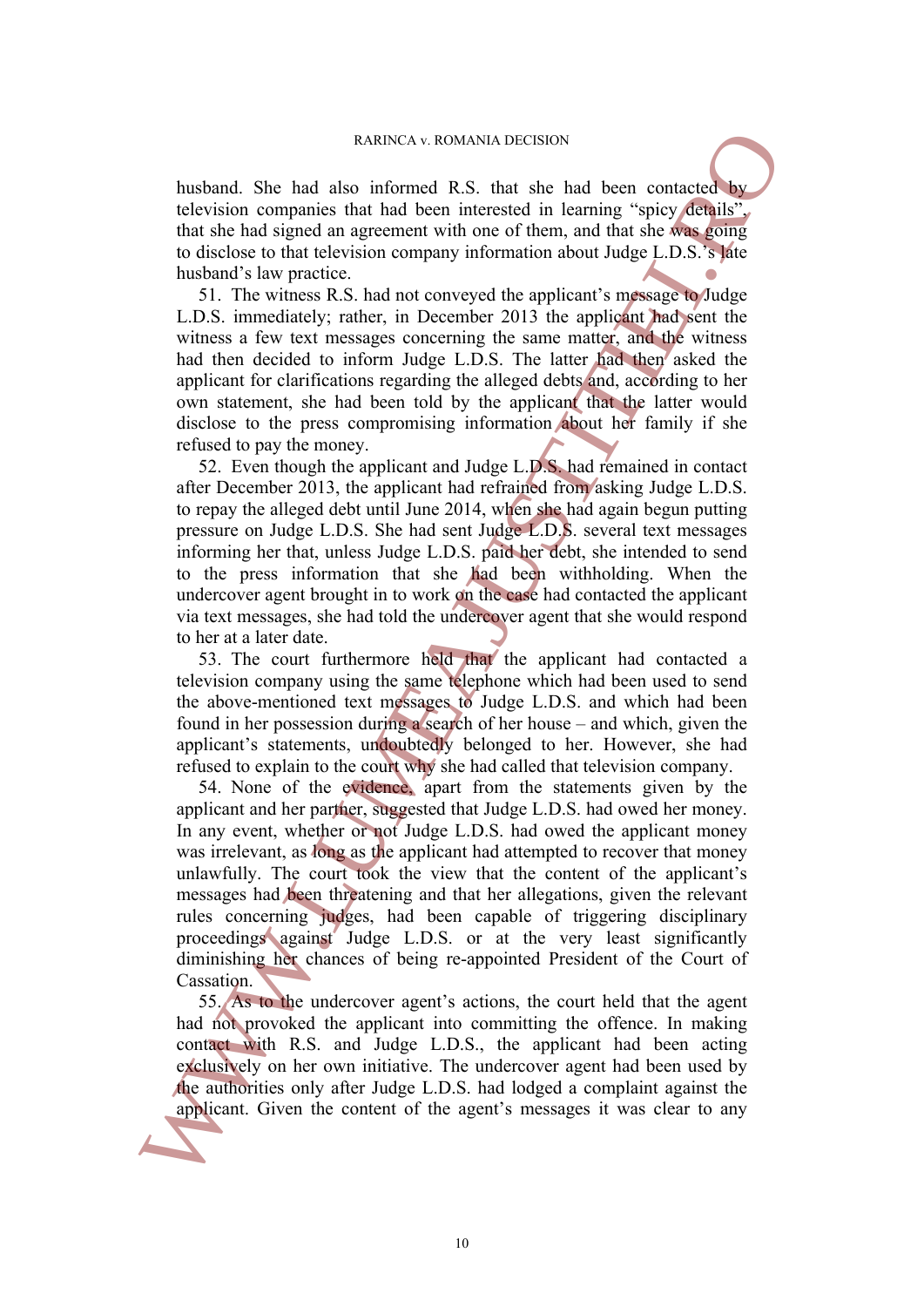well-intentioned, reasonable observer that the agent had never attempted to compel the applicant to commit an offence, but that she had only sought to. clarify the identity of the person sending the messages and the exact demands made.

56. Lastly, the court held that in her final words to the court the applicant had admitted that she had made a mistake in texting Judge L.D.S., rather than initiating court proceedings against her. Moreover, she had not known whether sending those messages had been lawful or not.

#### **G. The applicant's appeal for annulment against the judgment of 11 September 2015**

#### *1. The applicant's submissions*

57. The applicant lodged an appeal for annulment by which she sought to have the judgment of 11 September 2015 quashed. She argued that the bench that had delivered the judgment had not been composed lawfully and that the judges who examined her case had lacked impartiality. After having lodged the appeal for annulment she submitted further arguments on different dates.

58. Under the relevant rules, where the bench initially assigned to a case could not decide on an application concerning changes to the date of a hearing, that decision had to be taken by another randomly-assigned bench and not by the duty judge. A previous CAMB decision granting duty judges the authority to decide on such applications had been inapplicable to criminal cases; moreover, it had in any event been unlawful because – given the fact that the composition of the benches on duty had been known beforehand – it had made it possible for certain cases to be directed to a specific bench.

59. Judges M.N. and C.C.C. had been prevented from examining the case in June 2015 because of alleged administrative transfers of the case file that had either (i) not actually been requested or (ii) had taken place without having been requested in a lawful manner (that is to say without the approval of the president of the bench assigned to examine the case). Moreover, the bench that had taken the decision to bring the hearing of the case forward had been made up of only one judge, not two; furthermore that judge had been neither M.N. nor C.C.C., he had not provided any reasons for his decision, he had ignored the fact that the appeal for annulment proceedings lacked urgency, and he had tried to avoid the publishing of the CC judgment of 14 July 2015 (see paragraph 23 above), thus breaching the applicant's right to equality of arms. well-intensimed, reasons as the same day as the same day of the intensional compatibility the intensity of the proposition of the same day as the same day as the same day as the same day as the same day as the same day as

60. The applicant furthermore argued that on 23 July 2015 Judge G.D.M. had in practice chosen the composition of the bench that would examine the admissibility of the DNA's appeal for annulment by setting the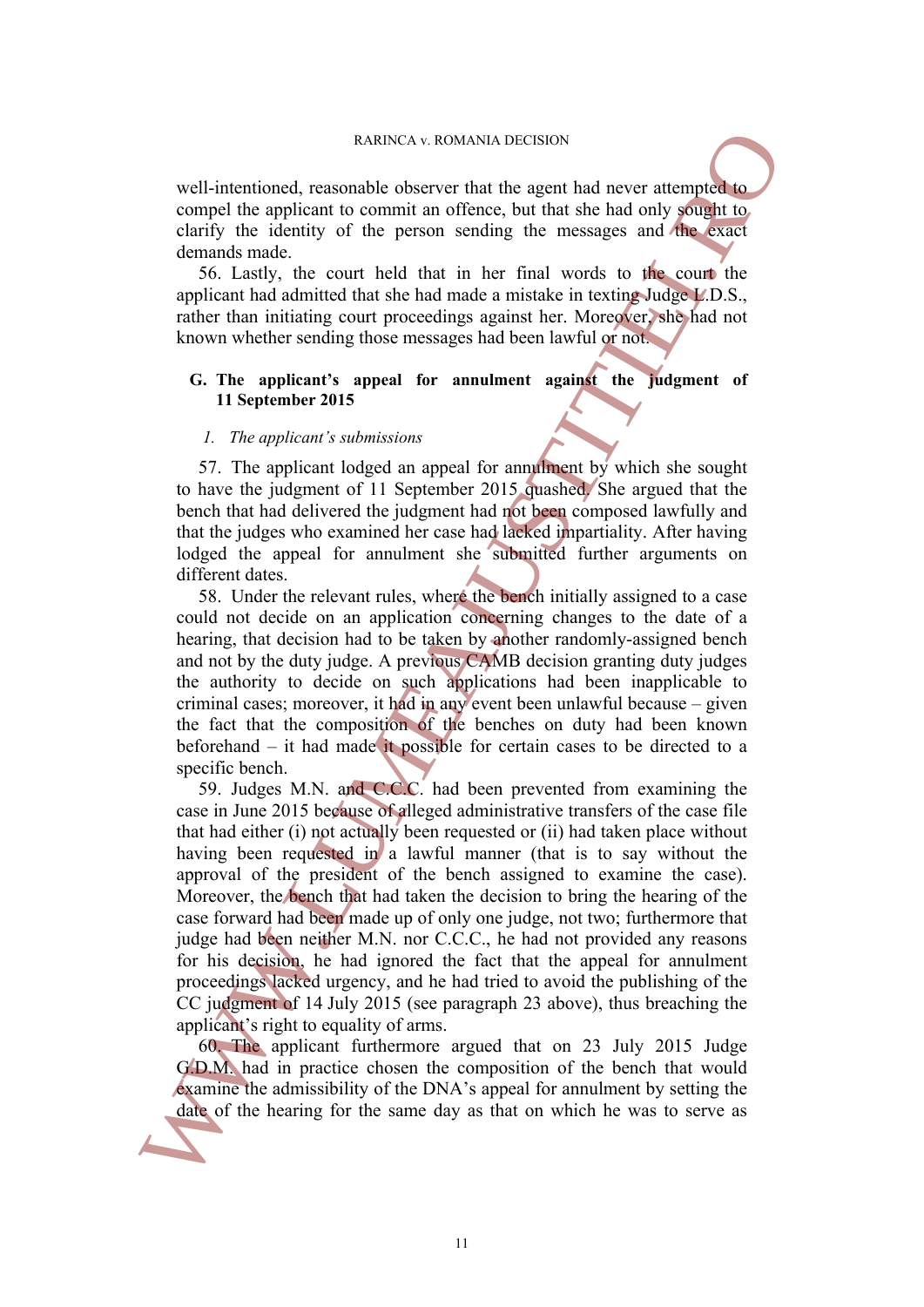president of the bench of judges on duty. Moreover, Judge G.D.M.'s only reason for choosing 17 August 2015 as the date for the examination of the merits of the DNA's appeal for annulment had been the names of the judges on the duty roster for that day and the possibility for him, as president, to choose the judge who would join him on the bench.

<span id="page-11-0"></span>61. Judge G.D.M. had expressed his opinion on the outcome of the case even before delivering the judgment of 17 August. By allowing the DNA's appeal for annulment, he had breached the principles of *res judicata* guaranteed by Article 6 of the Convention and of *non bis in idem* guaranteed by Article 4 of Protocol No. 7 to the Convention. The appeal for annulment had been inadmissible because it had been in fact an ordinary appeal "in disguise". The DNA and Judge L.D.S. had been aware of Judge R.G.'s alleged lack of impartiality during the ordinary proceedings, but had failed to challenge that judge.

62. In addition, Judge G.D.M. had misinterpreted the discussion that Judge R.G. had had with Judge L.D.S. during the 2013 conversation because he had declined to view the full video recording of that conversation; moreover, the transcripts of the 2013 conversation submitted by the DNA had not contained key sentences of that discussion, which had taken place almost two years before R.G. had been placed in charge of examining the case and had concerned legal theory and the self-assessment that Judge R.G. had given in respect of her own strengths and weaknesses (after being asked to do so by the panel interviewing her). Judge G.D.M. had used R.G.'s bias towards L.D.S. as an argument to allow the DNA's appeal for annulment, even though Article 6 of the Convention had not been applicable in the case. Moreover, the grounds relied on by him for allowing the appeal for annulment had been raised outside the lawfully allowed time-limit; furthermore, one of those grounds had not even been raised by the DNA, but by Judge L.D.S. mesident of the bench of judges on dary Moreauver, Judge GDM<sup>1</sup>'s engines are the bench of public method of the DNA supposed for analy matrix of the DMA supposed for analy and the possibility for him, as presidents of th

63. When examining the applicant's appeal against the judgment of 18 December 2014, the bench presided over by Judge G.D.M. had ignored some of her written submissions and had not given her the opportunity to present them orally. In addition, on 10 September 2015 G.D.M. had wrongly dismissed her requests for additional essential evidence to be added to the case file.

64. The applicant also argued that Judges A.T. and B.C.T.I. had been biased. They had been selected by Judge G.D.M. to be members of his bench and had supported all his decisions against the applicant. Moreover, on 17 August 2015 Judge A.T. had dismissed the applicant's abovementioned request to have Judge G.D.M. removed.

65. Reiterating the same arguments, the applicant requested the court to declare null and void the measures taken by Judge G.D.M. on 23 July 2015, the interlocutory judgment of 17 August 2015 dismissing her application to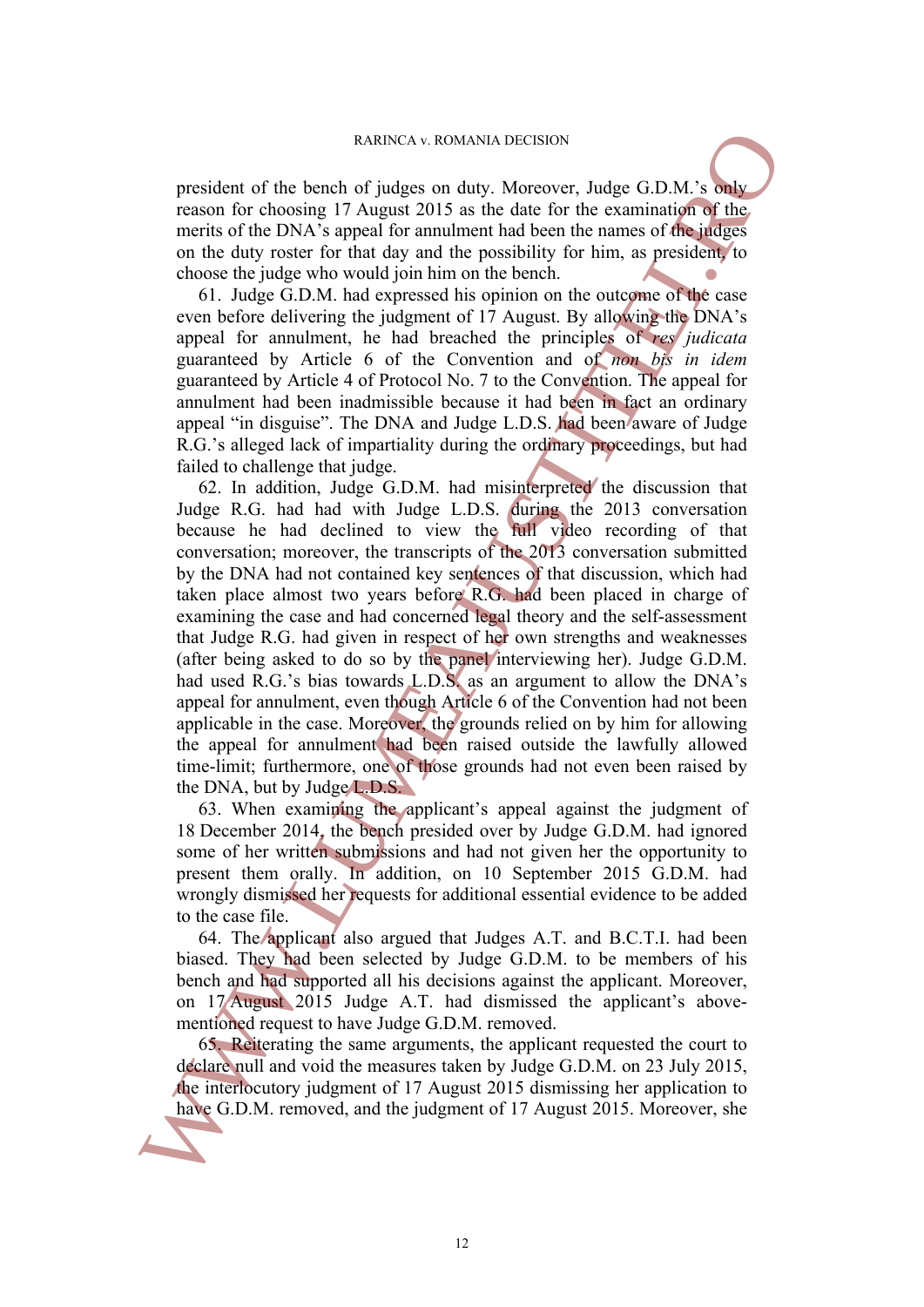asked the court to remedy all the breaches of her Convention rights, as guaranteed by Articles 6, 14, 17, and 4 of Protocol No. 7.

66. The applicant furthermore argued that the bench assigned to examine her appeal for annulment had also been composed unlawfully and that Judges C.C.D. (see paragraph 68 below) and A.P.M. had lacked impartiality.

67. On 17 June 2014 Judge A.P.M. (like Judge C.C.D. on a later date) had confirmed the applicant's detention pending trial on the grounds that the injured party had been "a model of morality, professionalism, correctness, and dignity". Therefore, the interlocutory judgment of 20 October 2015 (see paragraph 70 below) had been null and void. In addition, the CAMB's decision of 29 September 2015 (see paragraph 68 below) had been unlawful and had to be declared null and void.

### *2. Preliminary steps concerning the applicant's appeal for annulment*

<span id="page-12-0"></span>68. On 29 September 2015 the CAMB – following a request lodged by the criminal section of the Court of Appeal  $-\prime$  decided to change the composition of some of the benches of the court in order to cover the absences of some judges who had been on study visits or on leave. It decided that in October the bench called upon to examine the applicant's appeal for annulment was to be composed of Judges E.V.A.I. and C.C.D.

<span id="page-12-1"></span>69. On 19 October 2015 the applicant initiated a challenge for bias against Judge C.C.D. She argued that on 5 September 2014 that judge had confirmed the lawfulness of her pre-trial detention. Therefore, C.C.D. had had an interest in seeing the applicant convicted because an acquittal would raise doubts about the lawfulness of the pre-trial detention. The composition of the bench had been determined by the CAMB after the applicant had lodged the appeal for annulment. Therefore, the applicant had been suspicious that Judge  $\mathcal{C}$ . C.D. had been appointed in order to ensure that the appeal for annulment would be dismissed.

70. By an interlocutory judgment not amenable to appeal dated 20 October 2015, the Court of Appeal, sitting as a bench of two judges (namely, E.V.A.I. and A.P.M.) dismissed the applicant's challenge. It held that according to the Court's case-law the mere fact that a judge had examined preventive measures imposed in respect of a case before that case had been examined on the merits did not in itself raise doubts about that judge's impartiality. The relevant rules prohibited judges from examining an appeal in respect of a case only in circumstances where they had delivered judgments on the merits of that case. The type of grounds cited to justify a preventive measure were different from those cited to justify a decision on the merits of a case; the mere fact that Judge C.C.D. had examined the applicant's pre-trial detention had not been sufficient to raise objective acked the court in tensels at a contonion for the case. Solution for the case of the case of the case of the case. The papelicant intelleptomatic in the band assigned that the band assigned that the band assigned that the

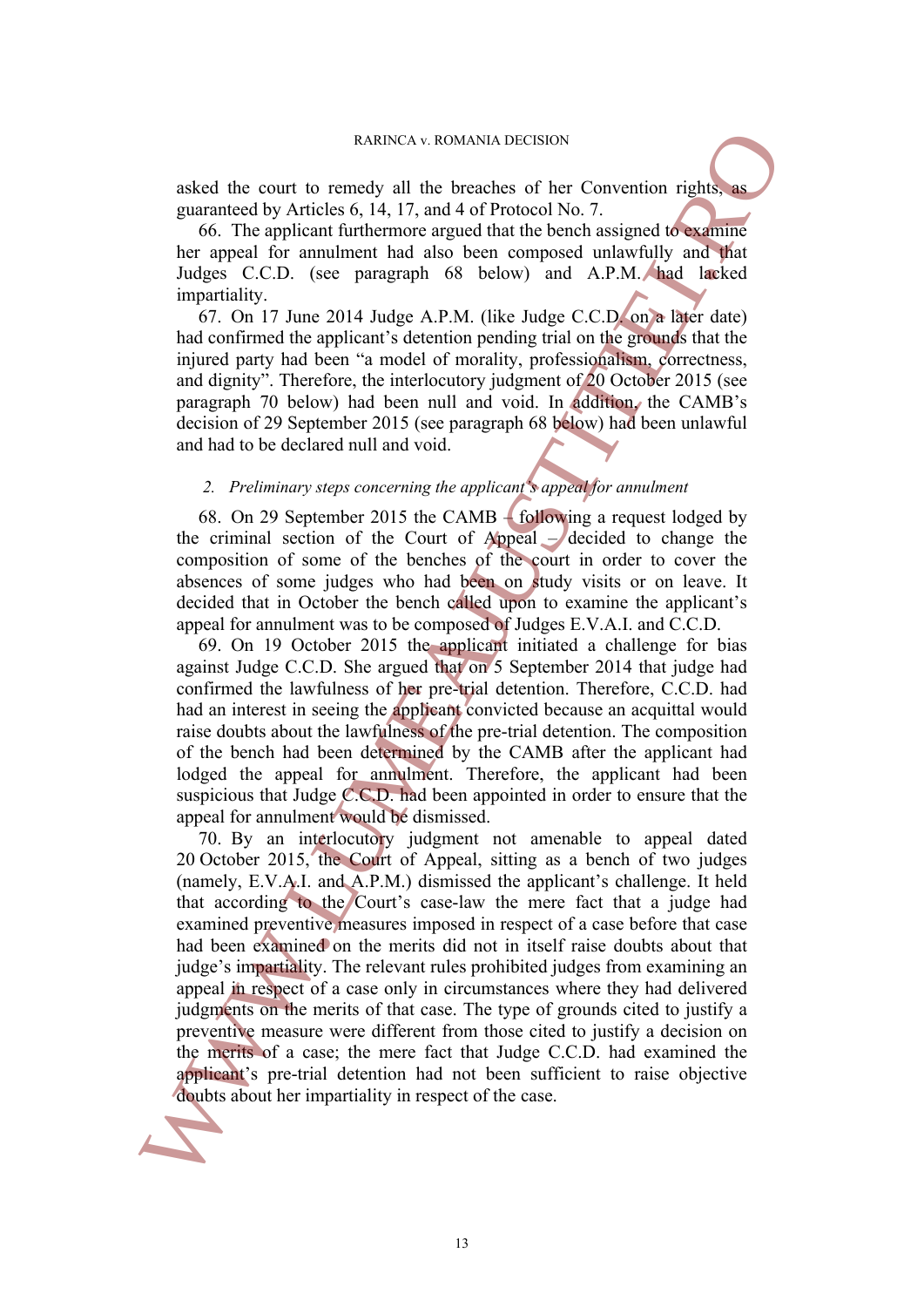71. The court furthermore held that C.C.D. had not become a member of the bench of her own volition, but had been appointed by the CAMB. According to the relevant rules on judges' duties, she had been obliged to take part in the examination of the case and could not have refused to do so.

#### *3. The court's judgment*

<span id="page-13-0"></span>72. By a final judgment of 22 October 2015 the Court of Appeal, sitting as a bench of two judges (namely, E.V.A.I. and C.C.D.) rejected as inadmissible the applicant's appeal for annulment. In addition, the court rejected as inadmissible the applicant's objection concerning the lawfulness of the CAMB's decision of 29 September 2015, her application seeking to have the interlocutory judgments of 20 October 2015 declared null and void, and her request for a copy of the audio recording of a hearing of 21 October 2015.

73. The court held that the CAMB's impugned 29 September 2015 decision had concerned the nominal composition of the benches of judges in individual cases. The applicant's objection to the aforementioned decision had sought to bypass the rules concerning the removal of judges, which she had already used in respect of Judge C.C.D.

74. The court also held that the interlocutory judgment of 20 October 2015 was not amenable to appeal. Moreover, the decisions taken on 23 July 2015 (see paragraphs 23-33 above) and the judgment of 17 August 2015 (see paragraph 33 above) were not amenable to an appeal for annulment. In addition, there had been no connection between the applicant's arguments and some of the grounds for the appeal for annulment relied upon by her. Furthermore, some of the issues raised had already been settled on 10 September 2015 by an interlocutory judgment not amenable to an appeal for annulment. Also, the judgment of 20 May 2015 had not been final because the proceedings in the case had been reopened following an appeal for annulment concerning serious procedural flaws in the proceedings in question. **EXERCA V.** ROMANIA DECISION<br>
21. The cutre furthermore held that CCD. had not become a memberate<br>
the bonds of the role of which with the CCD. had not become a memberate<br>
the bonds of the relevant rules on judges' duties

75. The applicant's allegations – namely that (i) during the proceedings finalised on 11 September 2015, the court had ignored her submissions and arguments, and  $(ii)$  it had dismissed all the evidence requested by her – had not been supported by the available evidence. The applicant's chosen lawyer had refused to present to the court all the written arguments and conclusions that had been deposited in the case file, and the court had examined and allowed in part the requests for evidence lodged by the applicant.

<span id="page-13-1"></span>76. Lastly, the court held that under the relevant procedure rule, no copy of the record of the court hearing of 21 October 2015 could be given to the

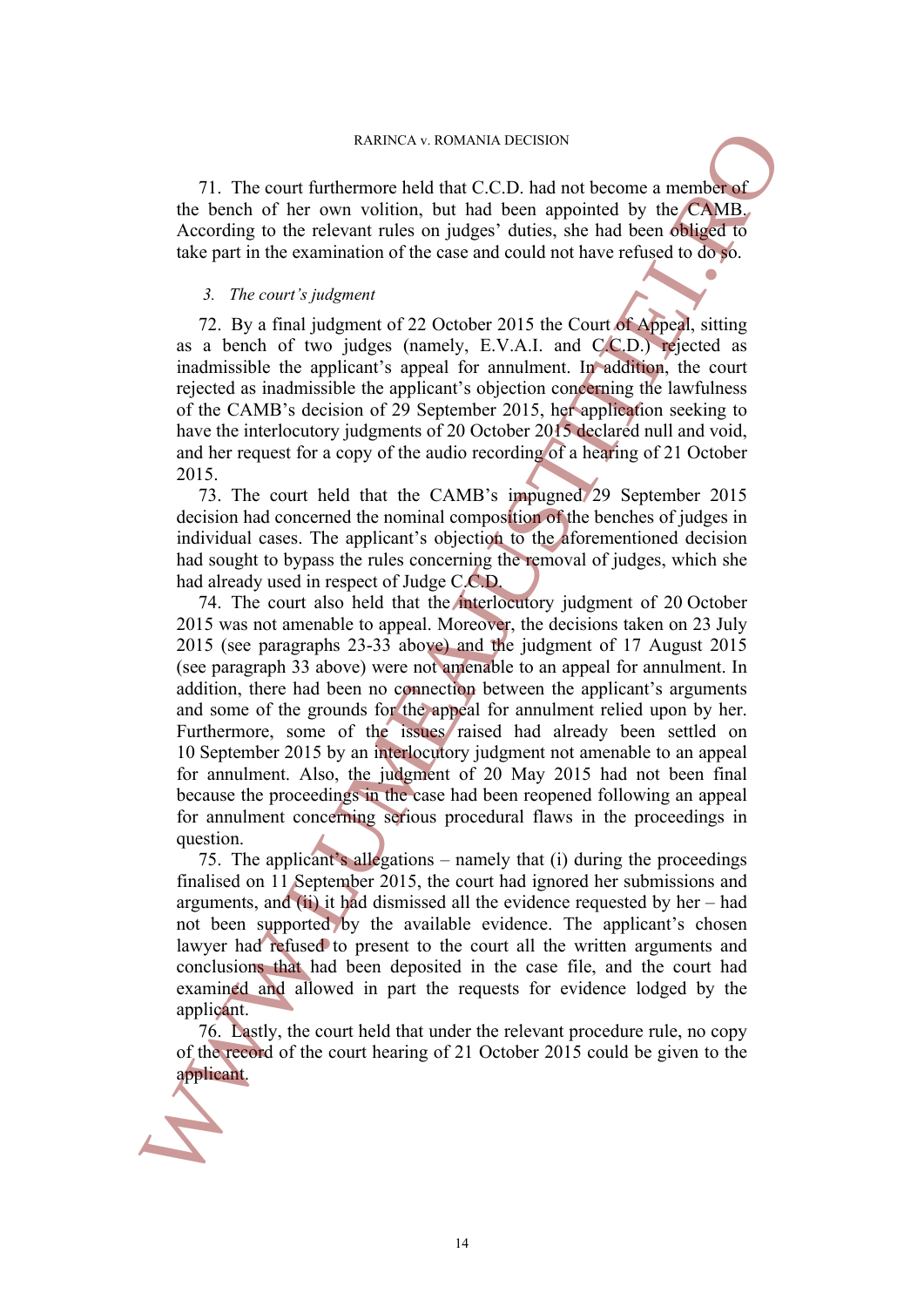#### RARINCA v. ROMANIA DECISION

#### **H. Other pertinent information**

77. By final judgments of 30 September, 8 October, 9 and 25 November 2015 the Court of Cassation dismissed as ill-founded appeals lodged by the applicant against the Court of Appeal's decisions of 2, 10 and 4 September and 22 October 2015 rejecting as inadmissible the objections of unconstitutionality and the objection of non-compliance with the Convention raised by the applicant with regard to several articles of the Criminal Code of Procedure and the rules concerning changes to hearing dates. It reiterated the findings of the lower court that the applicant's unconstitutionality objections had not met the lawful conditions for a referral to the CC.

<span id="page-14-2"></span><span id="page-14-1"></span>78. By final judgments of 5 October and 2 November 2015 the Court of Cassation dismissed as ill-founded, respectively, requests lodged by the applicant on 10 September and 20 October 2015 for the case to be transferred and examined by a different court of appeal on the grounds of the alleged bias (owing to Judge L.D.S.'s position as President of the Court of Cassation) of all the Court of Appeal's judges against her.

79. The court held that none of the acts and measures taken by the Court of Appeal judges in respect of the applicant's case had been unlawful and that her complaints and requests concerning their actions and possible removal had been examined and dismissed lawfully. In addition, the applicant's allegations of foul play had not been supported by the available evidence. Furthermore, accepting the argument that Judge L.D.S.'s position as President of the Court of Cassation would render all the judges of the Court of Appeal ineligible to examine her case would mean that all the judges of all the courts of appeal in the country would be rendered similarly ineligible. None of the available evidence suggested that the judges called upon to examine the applicant's case had lacked impartiality. RABING AN EXISTENCY AND DECISION<br>
7.7. By Imal judgments of 30 September, 8 October, 9 and 2 S May embed<br>
2015 the Court of Causation dismissed as ill-founded uppeals lodged Figure<br>
applicant against the Court of Appeals

<span id="page-14-0"></span>80. On 30 October 2015 the applicant lodged an administrative challenge against the CAMB's decision of 29 September 2015 (see paragraph 68 above) on the grounds that it had been unlawful. The CAMB dismissed her challenge on 3 November 2015 as ill-founded. It held that the bench's nominal composition had been changed lawfully.

## II. RELEVANT DOMESTIC LAW

81. Articles 64 § 4, 426, 427, 428, 429, 431, and 432 of the Criminal Code of Procedure, as in force at the relevant time, provided that a liberties and detentions judge could not participate in the same proceedings as a pre-trial judge or a judge examining the same case at first instance or at the appeal stage of the proceedings in question.

82. An appeal for annulment could be lodged against a final judgment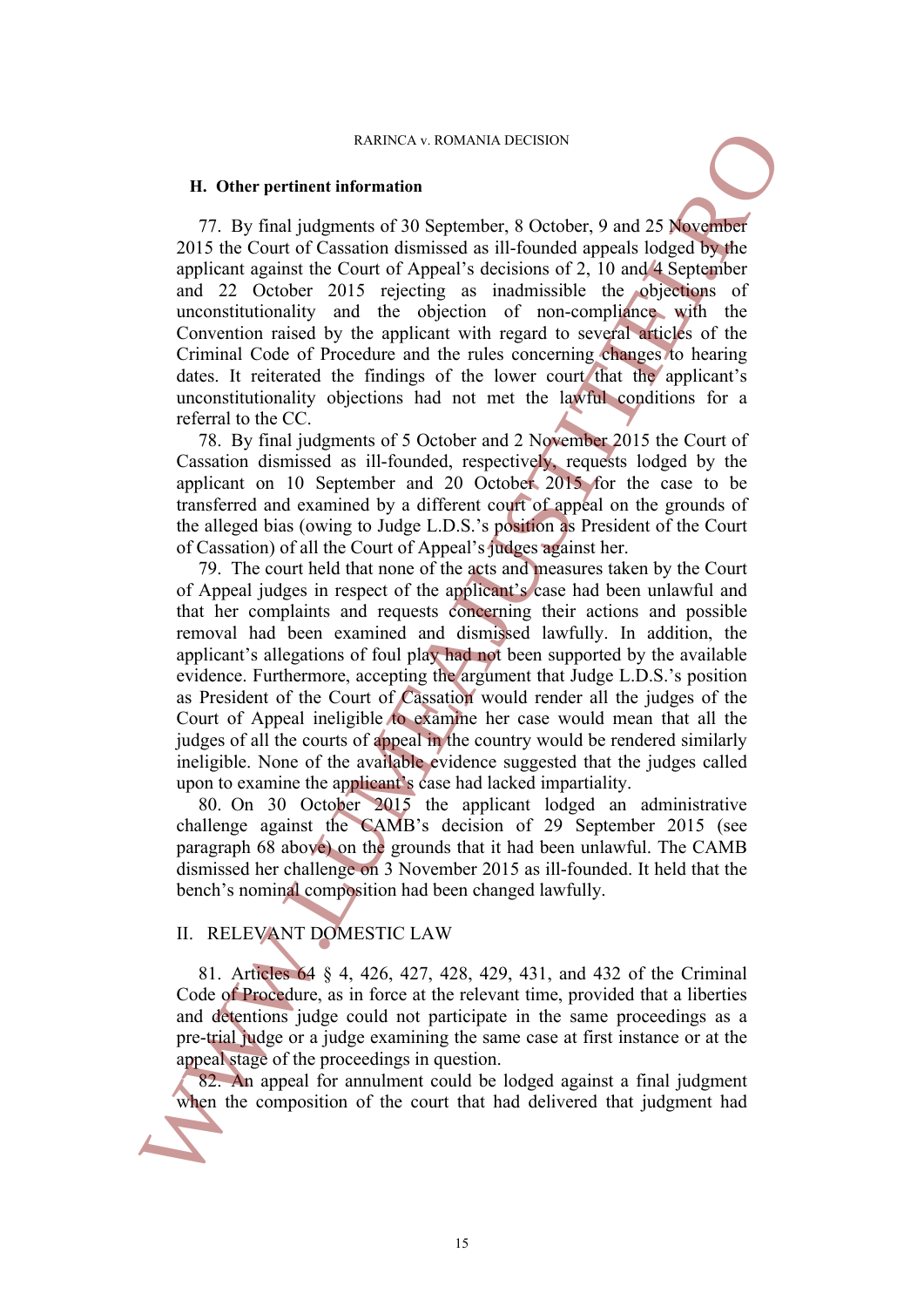#### RARINCA v. ROMANIA DECISION

been composed unlawfully or had been unsuitable for the task in hand. An appeal for annulment could be lodged by any of the parties to the proceedings in question, by the injured party, or by the prosecutor. The application had to include the grounds for the appeal and the arguments supporting those grounds. It had to be lodged within ten days of the moment at which the person affected by the enforcement of the final judgment had been notified of that judgment.

83. An appeal for annulment had to be lodged with the court that had delivered the contested judgment. The court was to determine the admissibility of the appeal for annulment in chambers and without the parties being present. The court was to declare the appeal for annulment admissible and summon the interested parties in the event that it established that the appeal for annulment had been lodged within the allowed timelimit, the grounds relied on were among those provided for by Article 426, and the evidence available in the case file had been cited.

84. At the hearing scheduled for the examination of an appeal for annulment, if it was held that that appeal for annulment was well-founded (the parties and the prosecutor having been heard), the court was to quash the final judgment and proceed (either immediately or by setting a new hearing in respect of the case) to re-examine the ordinary appeal.

### COMPLAINTS

<span id="page-15-0"></span>85. Relying on Article 6 of the Convention, the applicant complained of the unfairness of the criminal proceedings that she had been involved in, given that:

(i) the bench that had delivered the decision and the interlocutory judgment of 23 July 2015, as well as the judgments of 17 August and 11 September 2015:  $\alpha$ ) had not been composed lawfully because the judges randomly assigned to her case had been prevented from examining it on the false ground that the case file had been temporarily removed from the court's registry and because the case had been unlawfully retained and examined by judges who had been chosen arbitrarily by the DNA and by Judge G.D.M.; and β) had lacked impartiality because Judge G.D.M. had informed Judge  $R.G.$  – even before he had taken over the case – that the applicant's acquittal had been unfair and that he would allow the DNA's appeal for annulment; Reason computed unknown which be the beam unsulful for the task in hand appeal for annihimate of the bottle in the same of the participation and the intervention of the particular principation and to include the grounds f

(ii) the examination of the admissibility of the DNA's appeal for annulment had been brought forward and had taken place in her absence on the ground that the CC decision declaring that practice unconstitutional had been about to be published, and even though it had been clear (even before the publishing of the CC decision) that that practice had been

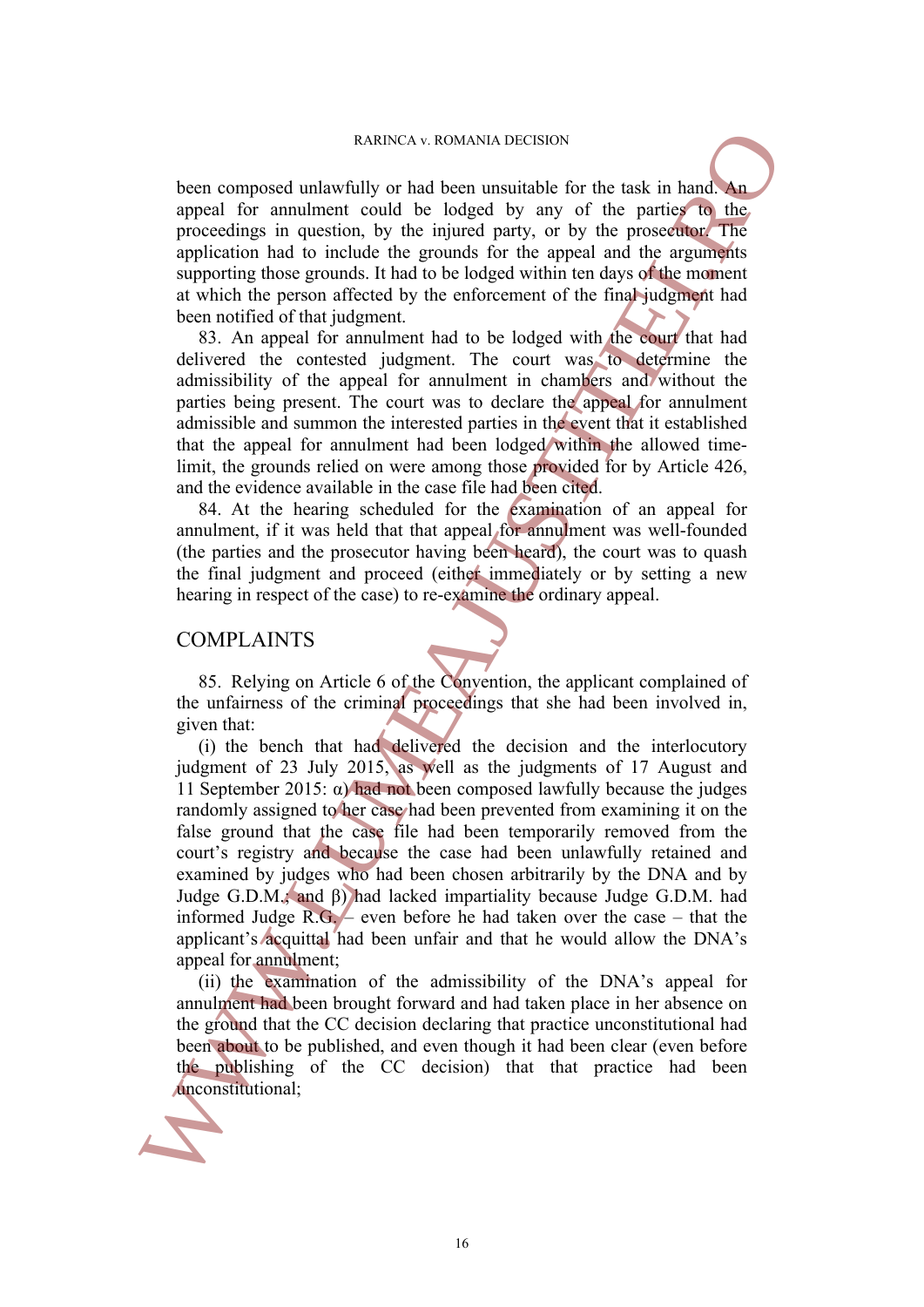(iii) the bench that had delivered the judgment of 22 October 2015:  $\alpha$ ) had not been composed lawfully, given the fact that the CAMB had. arbitrarily changed the composition of the bench to which her case had been assigned only for the month in which her case was to be examined by that bench; and β) had lacked impartiality because Judge C.C.D. had confirmed the lawfulness of the applicant's pre-trial detention on the grounds that Judge L.D.S. had been a model of morality and the applicant's challenge against Judge C.C.D. had been examined by Judge A.P.M., who had been in a similar situation to that of C.C.D. (that is to say A.P.M. had also confirmed the applicant's pre-trial detention) and had abstained from examining the case at an earlier stage of the proceedings; EVALUATION INTERTATIVE CONSULATIONS CONDUSTRATES.<br>
(iii) the bench that had delivered the judgment of 22 October 2014<br>
and had delivered the composited by with the first that the CAMB had<br>
antitrarity changed the composit

(iv) the applicant's requests for the case to be transferred to another court of appeal had been dismissed on the sole ground that Judge L.D.S. had been the President of the Court of Cassation and had therefore had authority over all courts of appeal, and after the court had refused to order evidence to be added to the case file and had reverted the burden of proof to the applicant, even though the domestic authorities had refused to provide the applicant with the requested evidence;

(v) on 11 September 2015 the court had ignored written requests lodged by the applicant for her Convention rights to be protected and had failed to exercise its full jurisdiction by refusing to examine the lawfulness of the available evidence;

(vi) her objections of unconstitutionality had been dismissed arbitrarily by the courts, even though they had been relevant for the adjudication of the case; her conviction had relied mainly on evidence obtained by an undercover agent; and the court had ignored the evidence in her favour or had assessed it in an incorrect manner.

86. Relying on Article 4 of Protocol No. 7 to the Convention, the applicant complained to the Court that she had been charged and tried twice for the same crimes. In particular, the courts had allowed an appeal for annulment and had quashed the final judgment of 20 May 2015, even though there had not been any serious indication that the proceedings had been unfair, given that the grounds for the appeal for annulment being allowed had either been raised out of time, by Judge L.D.S. and not by the DNA, or had been unfair.

<span id="page-16-0"></span>87. Relying on Articles 14, 17, and 18 of the Convention and 1 of Protocol No. 12 to the Convention, taken alone or in conjunction with Article 6 of the Convention and Article 4 of Protocol No. 7 to the Convention, the applicant raised other complaints concerning the alleged discriminatory treatment to which she had been subjected by the authorities and their alleged abuses of power and limitations that they had imposed on

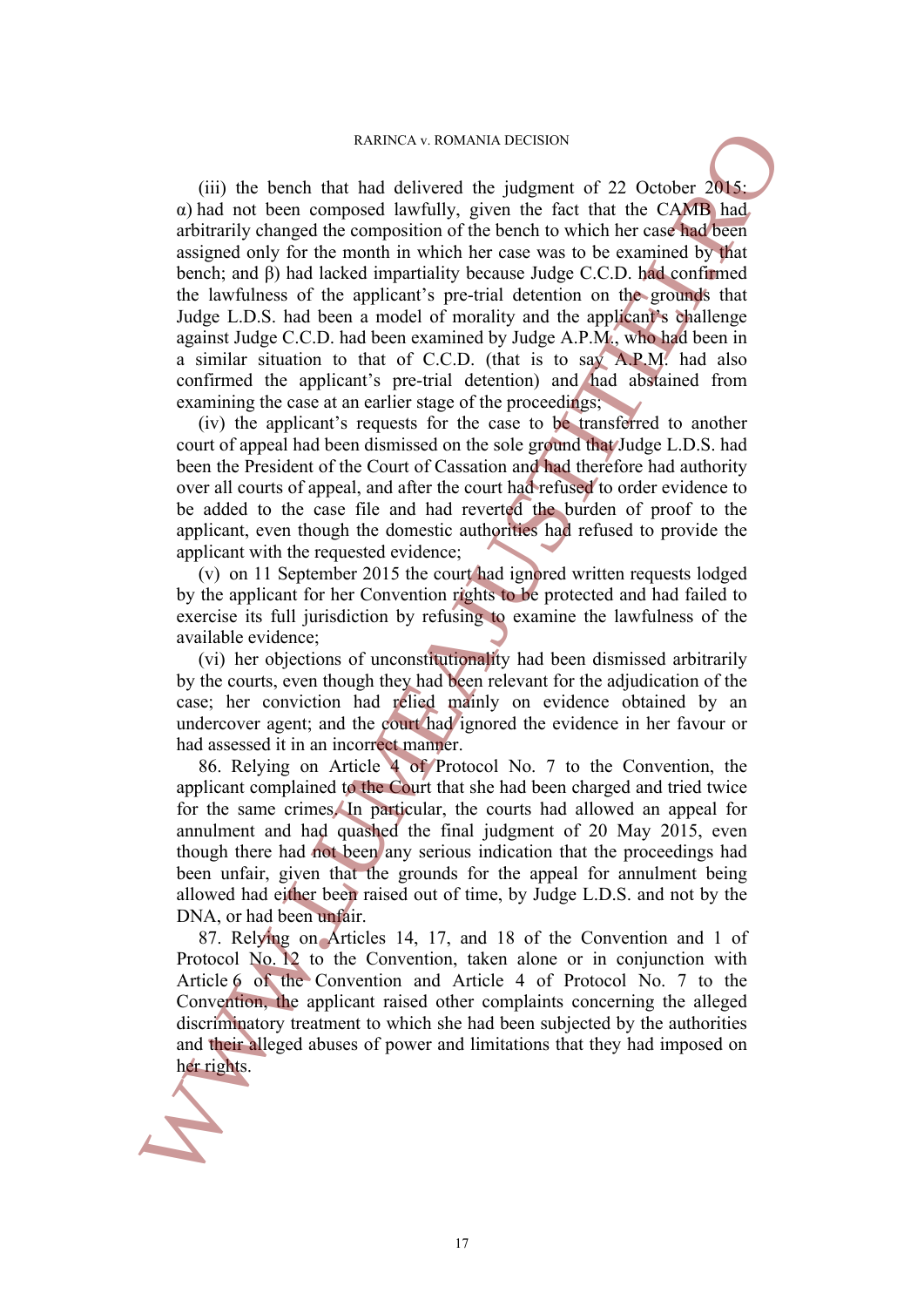## THE LAW

...

#### I. COMPLAINTS UNDER ARTICLE 6 OF THE CONVENTION

88. The applicant complained that the criminal proceedings that she had been involved in had been unfair. She relied on Article 6 of the Convention, which, in so far as relevant, reads as follows:

"1. In the determination of ... any criminal charge against him, everyone is entitled to a fair ... hearing ... by an ... impartial tribunal established by law. ...

3. Everyone charged with a criminal offence has the following minimum rights:

(c) to defend himself in person or through legal assistance of his own choosing or, if he has not sufficient means to pay for legal assistance, to be given it free when the interests of justice so require; ..."

89. The Court notes at the outset that the applicant's numerous complaints concern different sets of proceedings that she was involved in following the DNA's appeal for annulment of 29 May 2015 brought against the judgment of 20 May 2015 by which she had been acquitted.

90. The Court notes in this regard that the Court of Appeal delivered two separate decisions with regard to the applicant's case on 23 July 2015. Firstly, the court allowed the DNA's application for the date of the next hearing of the case to be changed and decided that the admissibility of the DNA's appeal of annulment against the judgments of 20 May 2015 had to be examined immediately (see paragraphs 23-24 above). Subsequently, the court delivered an interlocutory judgment holding that the DNA's aforementioned appeal for annulment was admissible (see paragraph 25 above). The Court also notes that the latter interlocutory judgment was not amenable to further judicial review (see paragraph 34 above) and that the applicant lodged her complaints with the Court on 15 February 2016. FIRE LAW RARKS AND THE CONTRACT CONTRACT CONTRACT CONTRACT CONTRACT CONTRACT CONTRACT CONTRACT CONTRACT CONTRACT CONTRACT CONTRACT CONTRACT CONTRACT CONTRACT CONTRACT CONTRACT CONTRACT CONTRACT CONTRACT CONTRACT CONTRACT

91. It follows that the complaints concerning this interlocutory judgment (see paragraph  $25$  above) – including the complaint regarding the examination, in the applicant's absence, of the DNA's appeal for annulment's admissibility – were lodged outside the six-month time-limit.

92. The Court furthermore notes that some of the remaining sets of proceedings involving the applicant – namely, those that ended with the final judgments of 17 August and 22 October 2015 (see paragraphs 33 and 72 above) – concern appeals for annulment in respect of final judgments amenable to such forms of appeal. This form of appeal is characterised as an "extraordinary" remedy in domestic law and has as its scope the reopening of proceedings that have been brought to an end by final and enforceable court judgments (see *Chivorchian v. Romania*, no. 42513/98, §§ 33-35, 2 November 2004). Nevertheless, the Court has accepted that, in certain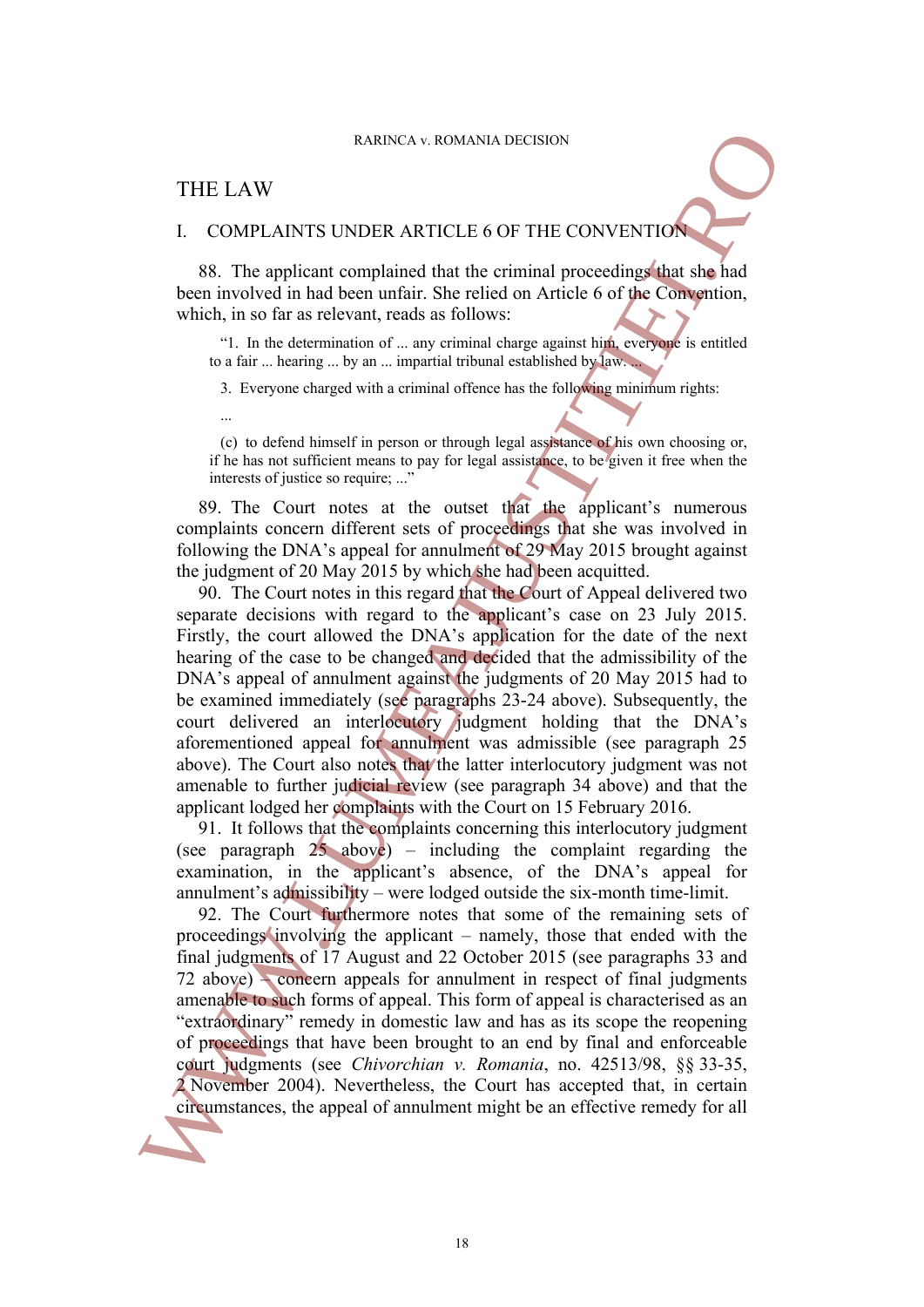parties involved in the proceedings (see *Hilote v. Romania* (dec.) [Committee], no. 15838/06, § 11, 13 September 2016, and *Elisei-Uzun and Andonie v. Romania*, no. 42447/10, §§ 15 and 45, 23 April 2019) and could sometimes constitute the next logical element in the chain of domestic remedies rather than an extraordinary means of reopening the proceedings (ibid.)

93. The Court has held that Article 6 of the Convention's criminal limb is applicable to criminal proceedings concerning remedies classified as extraordinary in domestic law where the court is called upon to determine the charge. This issue is examined by seeking to establish whether, during the consideration of the remedy in question, the domestic court was required to determine the criminal charge (see *Moreira Ferreira v. Portugal (no. 2)* [GC], no. 19867/12, § 65, 11 July 2017). In this connection, the Court has accepted that where the national courts carried out an examination on the merits of a number of aspects of the disputed procedural issue and its consequences for the validity of the existing sentence, even though the court's task was to adjudicate on the application for the granting of the extraordinary appeal, that scrutiny could be regarded as an extension of the concluded proceedings and a re-determination of the criminal charge (ibid., §§ 70-72). Ratines involved in the proachunity (see *Thirte v. Romania* (Committee), the 15838306, \$11,13 Syptem 2016, ond *Eliset-Uffmania Lational Adologie v. Romania Adologie v. Romania Committees* the *Romania Committe* 

94. In the instant case, the Court considers it unnecessary to determine whether Article 6 is applicable to those proceedings that ended with the final judgments of 17 August and 22 October 2015. Even assuming that it is applicable, the applicant's complaints are inadmissible for the following reasons.

95. The Court will first examine the applicant's complaints about the alleged violations of her right to a "tribunal established by law" and to an "impartial" tribunal. It reiterates the principles set out in its case law regarding the requirement of a "tribunal established by law" (see *Lavents v. Latvia*, no. 58442/00, § 114, 28 November 2002, and *Guðmundur Andri Ástráðsson v. Iceland* [GC], no. 26374/18, §§ 211-13 and 216, 1 December 2020) and the impartiality of judges (see *Alexandru Marian Iancu v. Romania*, no. 60858/15, §§ 57-63, 4 February 2020).

96. Regarding the applicant's allegations concerning the bench that delivered the decision of 23 July 2015 (see paragraph 24 above) and the judgments of 17 August and 11 September 2015 (see paragraph 85 point (i) above), the Court notes that the judges initially assigned to examine the applicant's case had themselves established that the case file had been sent to the Judicial Investigation Unit and had not been available to the court on 24 and 26 June 2015. It seems that the Judicial Investigation Unit returned the case file to the Court of Appeal on 1 July 2015. The Court is unable to identify any element that would lead it to believe that the administrative transfer of the case file between the institutions in question was unlawful or

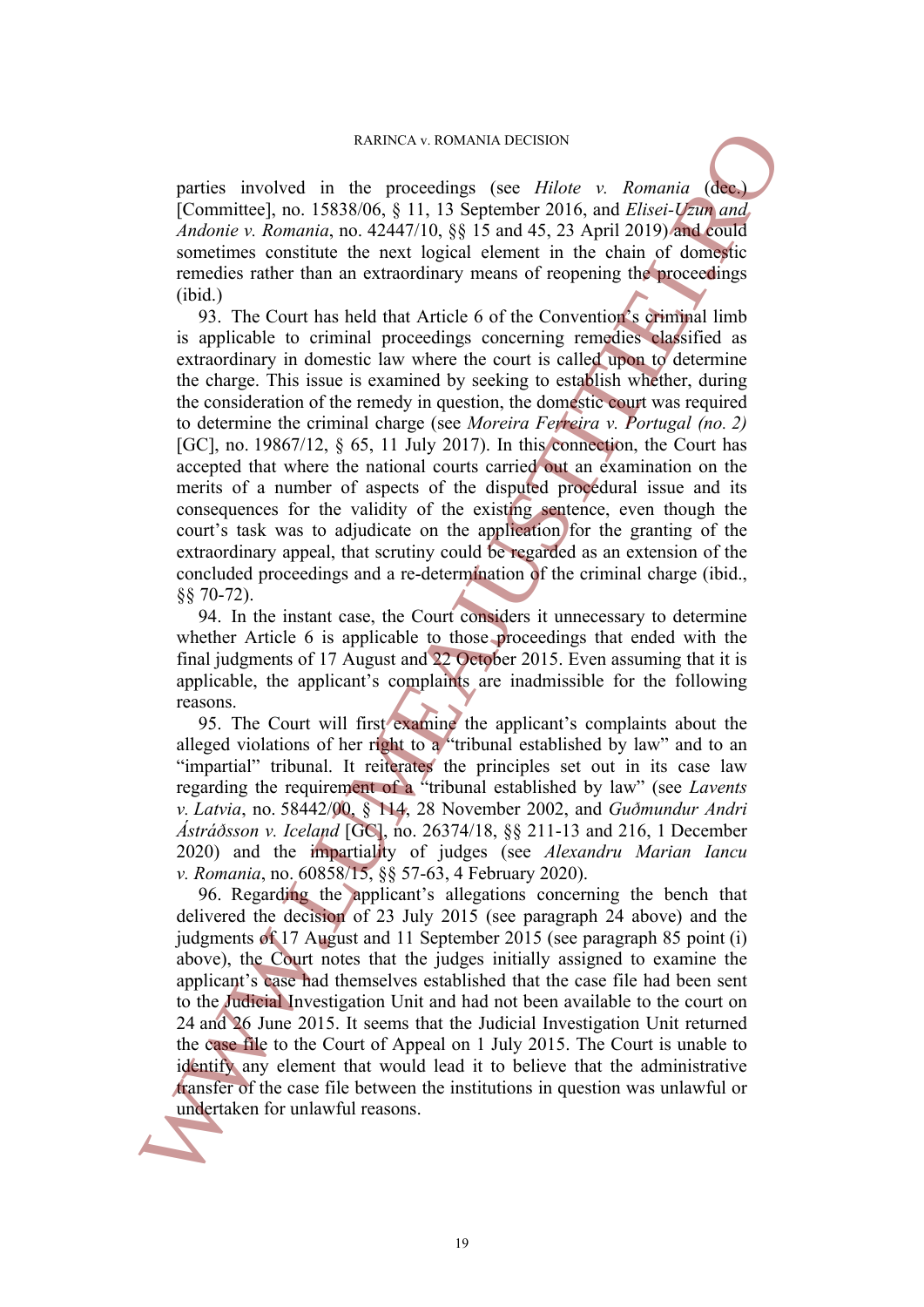97. Therefore, in spite of the applicant's allegations, the Court sees no reason to hold that the case file's temporary absence from the court's registry was an invention, or that its absence was not legitimate or did not constitute a reason for Judges M.N. and C.C.C. not to examine the case.

98. The Court also notes that the change to the composition of the bench called upon to examine the DNA's appeal for annulment was prompted by the DNA's application of 23 July 2015 for the next hearing of the case to be brought forward (see paragraph 85 point (ii) above). Admittedly, the arguments supporting its request referred to the recently adopted and, at that time, unpublished CC decision declaring unconstitutional the relevant rules concerning the examination of the admissibility of an appeal for annulment without all the parties being present (see paragraph 23 above).

99. However, the DNA provided several arguments for their request which, read together, suggest that their intention had been to secure an expeditious examination of the case (in the light of the intense media coverage of the proceedings) rather than to avoid the possible effects of the above-mentioned CC decision. Moreover, the CC's decision had not been published at the time of the DNA's request and therefore did not have any implications in respect of the applicant's case. Furthermore, nothing in the applicant's submissions suggests that the CC's judgment or its possible effects would have precluded Judge G.D.M. from examining the request for a change to the date of the hearing. 97. Therefore, in space of the applicants allegations, the Court moreover and the entry of the entry interest of the establishment and competence and investigative was an investigate was an investigate was an investigate

100. The Court also notes that it is undisputed that G.D.M. was the judge on duty on 23 July 2015 or that Judges M.N. and C.C.C. could not exercise their professional duties on that day. Moreover, the applicant has not argued that having a duty roster for judges over the summer break was exceptional or prompted by arbitrary reasons, and there is no indication in the case file that the national authorities shared the applicant's view that Judge G.D.M. had lacked the authority to examine the request concerning the date of the hearing.

101. Given these circumstances, the Court cannot accept that the mere fact that the duty-roster judges composing the bench for a specific date were known in advance could be viewed as unlawful or as giving a party or judge the opportunity to arbitrarily choose the judges to be called upon to examine a case.

102. The Court notes that the applicant complained repeatedly to the national authorities of the illegality of the manner in which Judge G.D.M. had appropriated to himself the case for examination and established the composition of the bench that delivered the judgments of 17 August and 11 September 2015. However, in so far as this complaint was raised at the appropriate stage of the proceedings, the national authorities examined its merits and dismissed it, giving reasons for their decision.

103. The Court reiterates that, in principle, a violation by a "tribunal" of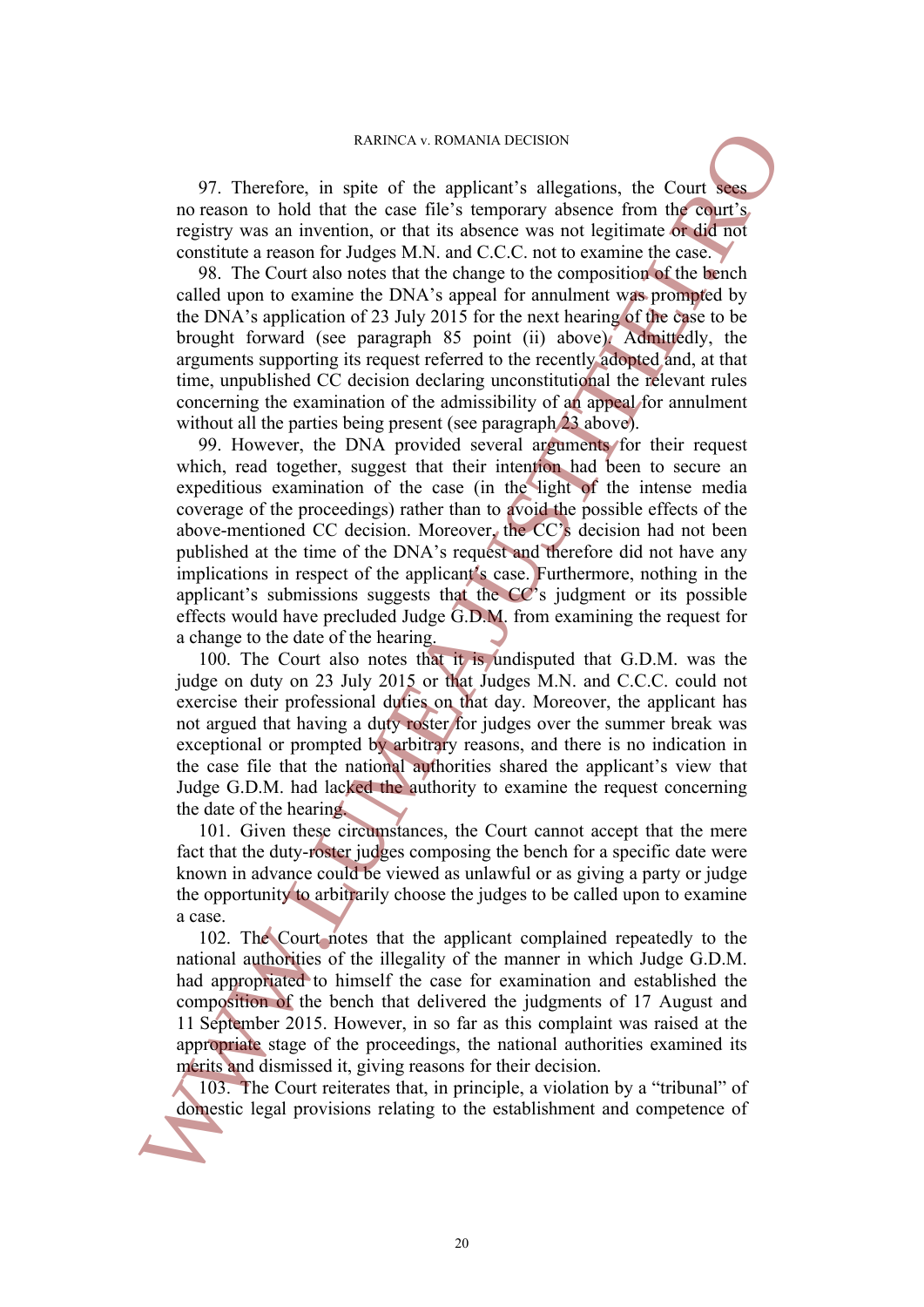judicial organs gives rise to a violation of Article 6 § 1 and that, therefore, it has jurisdiction to examine whether the domestic law has been complied. with in this connection. However, having regard to the general principle that it is, in the first place, for the national courts themselves to interpret the provisions of domestic law, the Court has also found that it may not question their interpretation unless there has been a flagrant violation of domestic law (see, for example, *Lavents*, cited above, § 114).

104. In the Court's view, there is no indication in the instant case of any flagrant violation of domestic law in the decisions which determined the composition of the bench that delivered the decision of 23 July 2015 and the judgments of 17 August and 11 September 2015.

105. As to the allegation that the above-mentioned bench was biased, the Court notes that it does not appear from the available evidence that the applicant's initial challenges against Judge G.D.M. relied on the assertion that he had disclosed to Judge R.G. that he had had pre-conceived ideas about the case at any stage of the aforementioned proceedings.

106. It is true that the applicant raised this complaint before the national courts at a later stage of the proceedings (see paragraph 61 above), but the Court has serious doubts that the avenue chosen by the applicant provided her with any prospect of success.

107. The Court notes in this regard that the applicant acknowledged and herself argued that it would have been unlawful for a court to allow her appeal for annulment on the above-mentioned grounds at such a late stage of the proceedings, given that she was or should have been aware of Judge RG's allegations regarding Judge G.D.M. and could have challenged the latter judge at the ordinary stage of the proceedings (see paragraphs 26 and 61 above).

108. It follows that the applicant's complaint that the bench that delivered the decision of 23 July 2015 and the judgments of 17 August and 11 September 2015 had not been composed lawfully and had lacked impartiality is manifestly ill-founded and must be must be rejected, pursuant to Article 35 §§ 3 and 4 of the Convention.

109. As regards the applicant's allegations concerning the bench that delivered the judgment of 22 October 2015 (see paragraph 85, point (iii) above), the Court notes that the CAMB's decision of 29 September 2015 (see paragraph 68 above) was prompted by objective reasons relating to the administration of the court. Moreover, the applicant's repeated challenges against the CAMB's decision, including the administrative challenge (see paragraph 80 above), were dismissed by the authorities by reasoned decisions. In addition, it does not seem from the available evidence that the applicant challenged the CAMB's decision of 3 November 2015 (see paragraph 80 above) before the administrative courts. applicant that the control of Article 6 S 1 and that therefore in the Society or Michle 6 S 1 and that therefore in the association. However, having regard to the general purchase in the society of domestic law. the CAMB

110. Given these circumstances, the Court cannot agree with the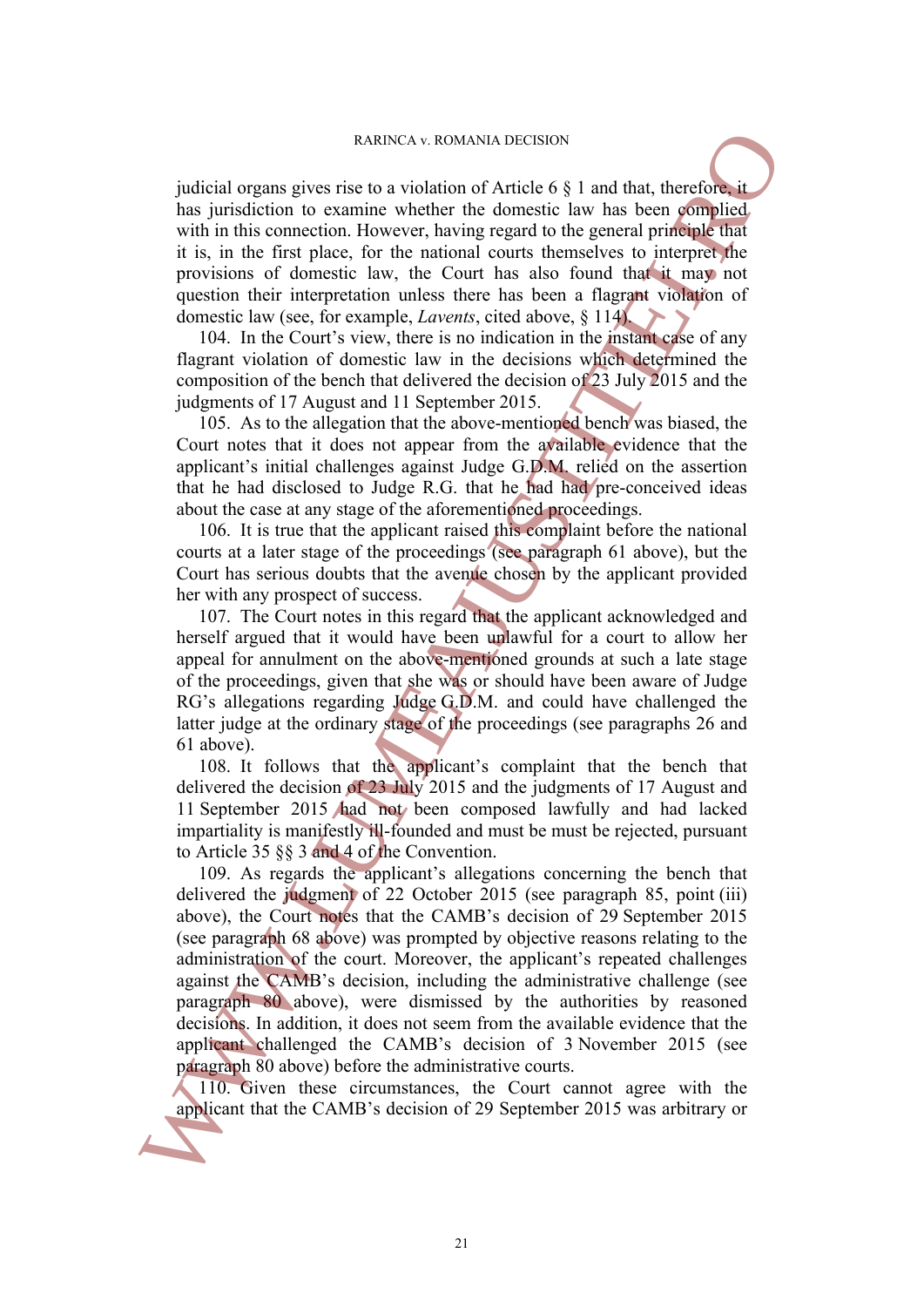that there was any "flagrant violation" of domestic law regarding the nominal composition of the bench called upon to deliver the judgment of 22 October 2015.

111. As to Judge C.C.D.'s alleged bias, the Court notes that she had reviewed the lawfulness of the applicant's pre-trial detention at the early stages of the applicant's trial (see paragraph 6 above). However, it does not seem from the available evidence that Judge C.C.D.'s or Judge A.P.M.'s assessment concerning this matter was based on their perception of Judge L.D.S.' level of "morality", as indicated by the applicant. The Court reiterates that the mere fact that a trial judge or an appeal judge has also made pre-trial decisions in respect of the same case – including decisions concerning detention on remand – cannot be held as in itself justifying fears as to that judge's impartiality (see *Hauschildt v. Denmark*, 24 May 1989, § 50 *in fine*, Series A no. 154). RABRACA v. ROMANIA DECISION<br>mominal composition of the bench stable divorped to the integral to 22 October 2015. It also be courts discussed the law lambs and the implicant's part and the court mois that the endpoint<br>stat

112. The Court also notes that the applicant never challenged the impartiality of Judge E.V.A.I. and that her challenge against Judge C.C.D. was dismissed on grounds that do not appear arbitrary or manifestly unreasonable. Therefore, the Court finds no reason to depart from the domestic court's finding concerning C.C.D.'s impartiality.

113. As far as A.P.M.'s withdrawal from the case is concerned, the Court notes that, unlike C.C.D., the former judge had examined the case as a liberties and detentions judge in the early stages of the proceedings against the applicant; as a result, it seems that she was prohibited by the relevant rules from also examining an appeal lodged in respect of the same case. However, the rules in question did not seem to preclude Judge A.P.M. from delivering interlocutory decisions in respect of the same case regarding procedural issues, such as the impartiality of other judges examining the case.

114. In this context, the Court does not consider as objectively justified the applicant's doubts regarding the impartiality of the bench called upon to deliver the judgment of 22 October 2015.

115. It follows that the applicant's complaint that the bench that delivered the judgment of 22 October 2015 had not been composed lawfully and had lacked impartiality is manifestly ill-founded and must be rejected, pursuant to Article 35 §§ 3 and 4 of the Convention.

116. The Court will now turn to the applicant's remaining complaints about the alleged unfairness of the criminal proceedings against her. As to the applicant's complaints that her requests for the case to be transferred and that her objections of unconstitutionality were dismissed (see paragraph 85, point (iv) above), the Court notes that the domestic courts provided pertinent reasons for their decisions. Regarding the requests for the case to be transferred, they cited several reasons (not only Judge L.D.S.'s position as President of the Court of Cassation) when refusing those requests (see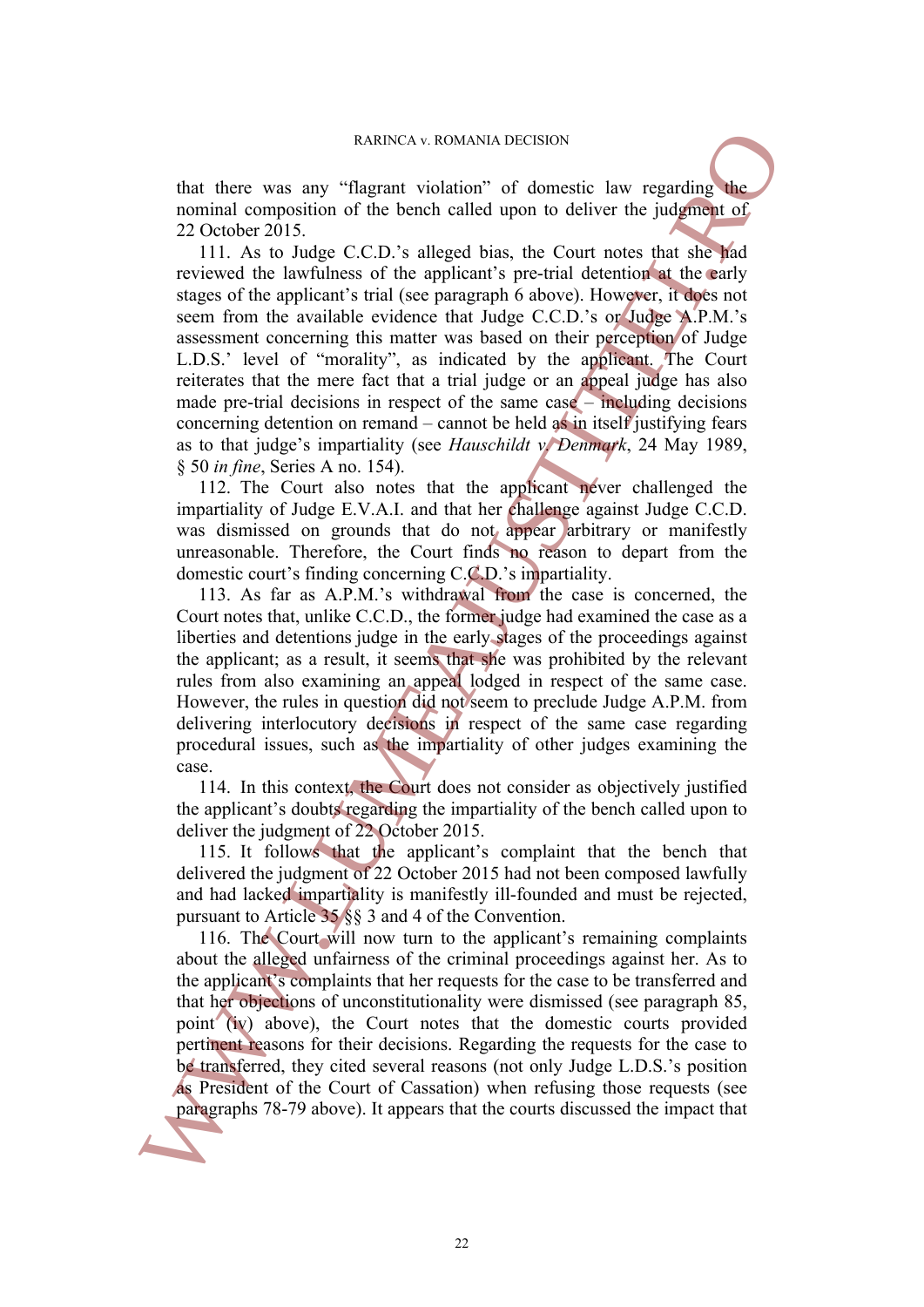Judge L.D.S.'s position as President of the Court of Cassation might have had on the proceedings merely because the applicant had raised this point and the courts had been called upon to address her allegations.

117. Given these circumstances, the Court is unable to identify any grounds for suggesting that the court's decisions to refuse the requests for the case to be transferred and to dismiss the unconstitutionality objections were tainted by arbitrary motives or that they affected the overall fairness of the proceedings.

118. It follows that this part of the applicant's complaints is manifestly ill-founded and must be rejected, pursuant to Article 35 §§ 3 and 4 of the Convention.

119. As to the applicant's complaint that the court that had delivered the judgment of 11 September 2015 had ignored some of her written submissions and had refused to examine the lawfulness of the available evidence (see paragraph  $85$ , point  $(v)$ ), the Court notes that the applicant's chosen lawyer had decided to curtail the submissions that had previously been lodged before the court on behalf of the applicant (see paragraph 76 above). Moreover, the court's decision not to review the lawfulness of the available evidence could not be considered as abusive, given that this matter had been determined at the pre-trial judge stage of the proceedings with *res judicata* effect. Induct 1.D.S.'s position as President of the count of Cassation might had be count show that be count is and because the application of the count is and be count is a proposition of the count is a proposition of the speci

120. It follows that this part of the applicant's complaints is manifestly ill-founded and must be rejected, pursuant to Article 35 §§ 3 and 4 of the Convention.

121. As to the applicant's complaints that her conviction had relied mainly on evidence obtained by an undercover agent, and that the court had ignored the evidence favouring her or had assessed it wrongly (see paragraph 85, point (vi) above), the Court reiterates the principles set out in its case-law concerning the use of undercover agents (see *Ramanauskas v. Lithuania (no. 2)*, no. 55146/14, §§ 52-62, 20 February 2018).

122. It notes that the available evidence does not suggest that the undercover agent provoked or enticed the applicant into committing the imputed offence. By the time that the agent became involved in the case, the applicant had already tried repeatedly to contact Judge L.D.S. with threatening messages.

123. The applicant has not advanced any arguments or evidence capable of contradicting the national courts' finding that the agent's messages had been aimed at clarifying the identity of the person threatening Judge L.D.S. and his or her exact demands and not at persuading him or her to commit an offence. Furthermore, the applicant had the opportunity to contest the lawfulness and relevance of the evidence gathered by the agent and presented before the courts and, in so far as she did so, her complaints in

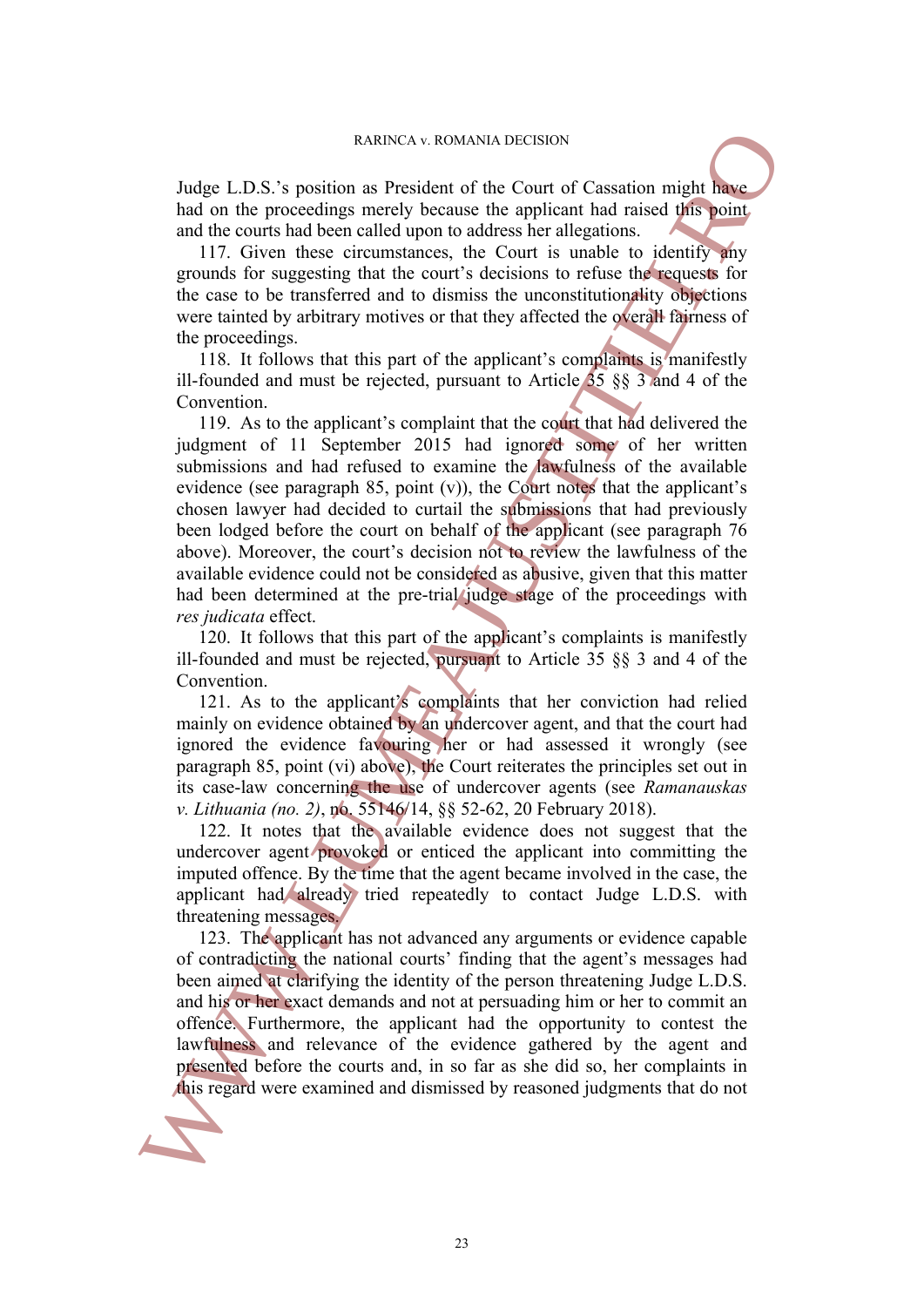appear to have been arbitrary or manifestly unreasonable (see paragraph 55 above).

124. Lastly, the Court notes that the applicant's remaining allegations concern the wrongful assessment of evidence by the national courts and are therefore of a fourth-instance nature.

125. It follows that this part of the applicant's complaints is manifestly ill-founded and must be rejected, pursuant to Article 35 §§ 3 and 4 of the Convention.

126. In view of the foregoing, the Court finds that the applicant's complaints concerning the interlocutory judgment of 23 July 2015 have been raised outside the six-month time-limit, and that her remaining complaints are manifestly ill-founded.

127. It follows that this part of the application must be rejected, pursuant to Article 35 §§ 1, 3 and 4 of the Convention.

## II. COMPLAINT UNDER ARTICLE 4 OF PROTOCOL NO. 7 TO THE **CONVENTION**

128. The applicant complained that she had been charged and tried twice in respect of the same facts. She relied on Article 4 of Protocol No. 7 to the Convention, which, in so far as relevant, reads:

"1. No one shall be liable to be tried or punished again in criminal proceedings under the jurisdiction of the same State for an offence for which he has already been finally acquitted or convicted in accordance with the law and penal procedure of that State.

2. The provisions of the preceding paragraph shall not prevent the reopening of the case in accordance with the law and penal procedure of the State concerned, if there is evidence of new or newly discovered facts, or if there has been a fundamental defect in the previous proceedings, which could affect the outcome of the case.

129. The Court reiterates the principles set out in its case-law concerning the duplication of criminal proceedings (see *Mihalache v. Romania* [GC], no. 54012/10, §§ 47-49, 8 July 2019). It also reiterates that even the duplication of criminal proceedings concerning the same facts may be compatible with Article 4 of Protocol No. 7, if the second set of proceedings involves the reopening of a case where this satisfies the requirements linked to the exception provided for in Article 4  $\S$  2 of Protocol No. 7 (ibid.,  $§$  127). EXERCA v. [RO](#page-9-0)MANIA DECISION<br>
also, the case where are during the case and the application (1924). Lastly, the Court notes that the applicant is entanging the<br>
concern the wontiful sizes were that the court which delivered

130. In the present case, even assuming that there had been a duplication of criminal proceedings concerning the same facts, the Court observes that the final judgment of 20 May 2015 acquitting the applicant was quashed on the ground of a serious procedural defect – namely, Judge R.G.'s lack of



 $\cdot$ ..."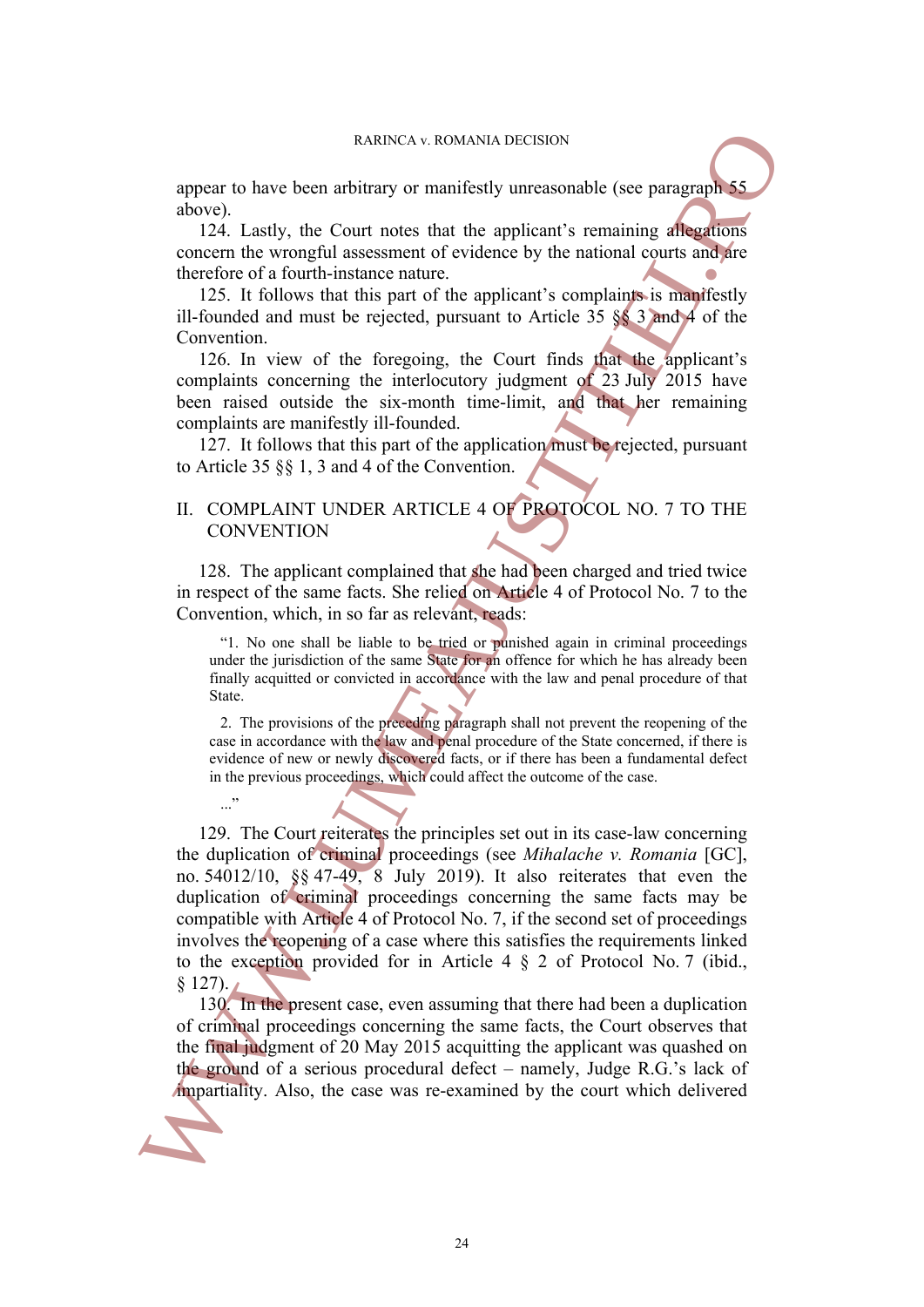the final judgment. The subject matter of the new proceedings had consisted of the same criminal charge and the validity of its previous adjudication.

131. Having regard to the above findings, the Court has no doubt that the judgment of 17 August 2015 granting the DNA's appeal for annulment (see paragraph 33 above) in the instant case constituted a reopening of the case owing to a fundamental defect in the previous proceedings, within the meaning of Article 4 § 2 of Protocol No. 7.

132. As to the allegations that the courts had allowed the appeal for annulment on grounds that had either been raised out of time or only by Judge L.D.S., or that had been unfair, given the available evidence, the Court notes that all the grounds and arguments cited by the court on 17 August 2015 in its judgment appear to have been also raised by the DNA – not only by Judge L.D.S. (see paragraphs 15-25 above). Indeed, some of the DNA's arguments supporting its appeal for annulment were raised on 17 August 2015 and not on 29 May 2015. However, the Court notes that these arguments concerned the manner in which Judge R.G. had reasoned the judgment of 20 May 2015 (which she had drafted), and the applicant did not argue or prove that the judgment in question had been available to the parties on 29 May. the final judgment Translation or its exploration or the two means of the same critical and the same of the same contribute part of the convention of the contribute part of the contribute of the contribute of the contribu

133. Moreover, it does not seem from the available evidence that the applicant asked the court that delivered the judgment of 17 August 2015 to reject the DNA's arguments of the same day as having been lodged out of time. Furthermore, the Court notes that in allowing the DNA's appeal for annulment, the domestic court examined the parties' submissions and the available evidence and provided reasons for its judgment that the Court does not view as arbitrary or manifestly unreasonable. Therefore, the Court is not convinced of the unfairness of the grounds referred to by the court in allowing the DNA's appeal for annulment.

134. It follows that this part of the application is manifestly ill-founded, within the meaning of Article 35  $\S$  3 and must be rejected, pursuant to Article 35 § 4 of the Convention.

## III. REMAINING COMPLAINTS

135. Relying on Articles 14, 17, 18 of the Convention and on Article 1 of Protocol No. 12 to the Convention, taken alone or in conjunction with Article 6 of the Convention and Article 4 of Protocol No. 7 to the Convention, the applicant alleged that she had also been a victim of other breaches of her Convention rights (see paragraph 87 above).

136. The Court has examined these complaints, as submitted by the applicant. However, having regard to all the material in its possession, and in so far as they fall within its jurisdiction, the Court finds that they do not disclose any appearance of a violation of the rights and freedoms set out in